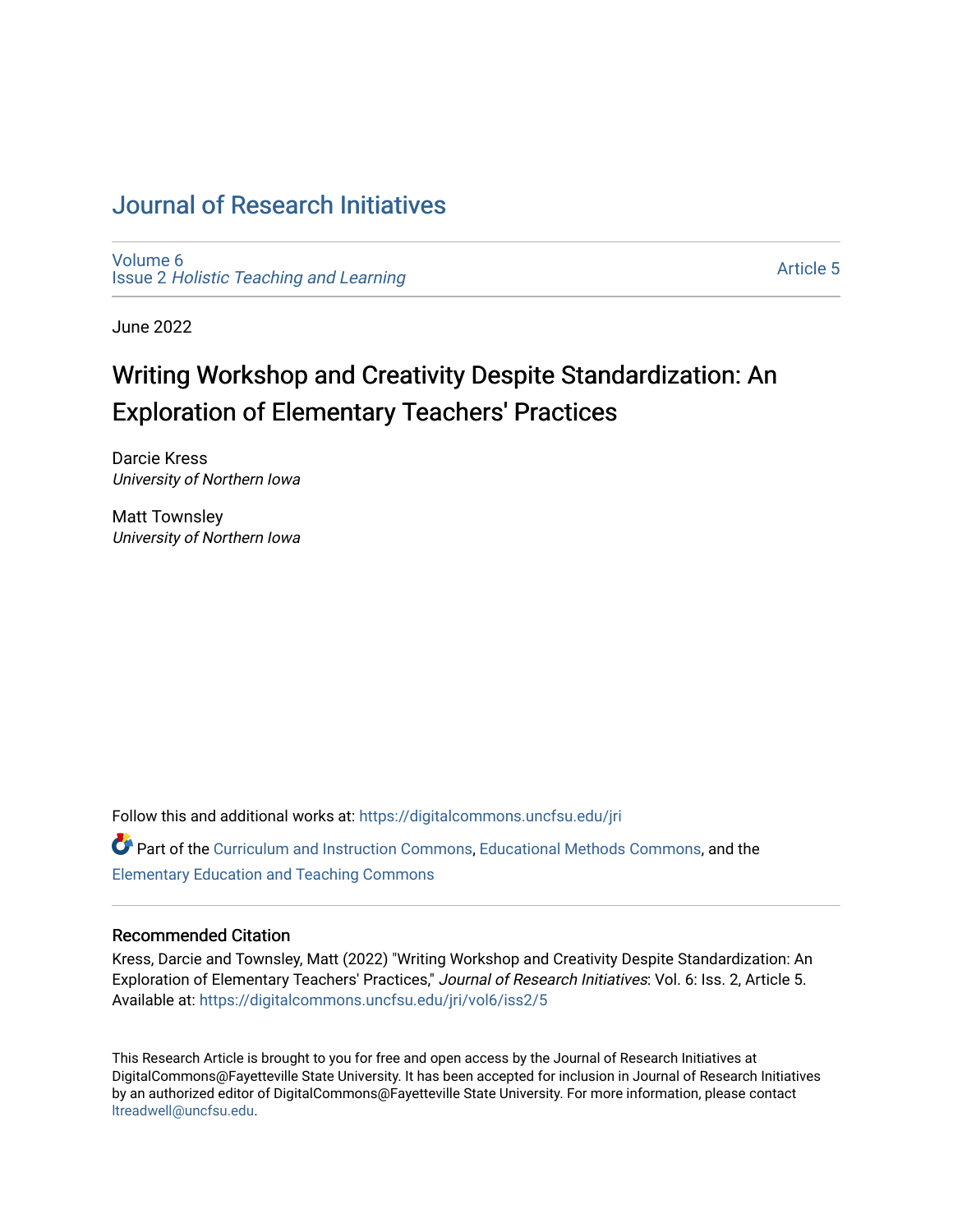# Writing Workshop and Creativity Despite Standardization: An Exploration of Elementary Teachers' Practices

# About the Author(s)

Dr. Darcie Kress is a former classroom teacher, Gifted and Talented teacher, district elementary curriculum leader, and is currently the Extended Learning Program (Gifted) Coordinator for the Iowa City Community School District. She remains involved with the Iowa Writing Project.

Dr. Matt Townsley is a former teacher and administrator. He is currently an assistant professor for Educational Leadership at the University of Northern Iowa, a consultant, and co-author of the book Making Grades Matter: Standards-Based Grading in a Secondary PLC.

# Keywords

writing workshop, creativity, standards, professional development, National Writing Project, elementary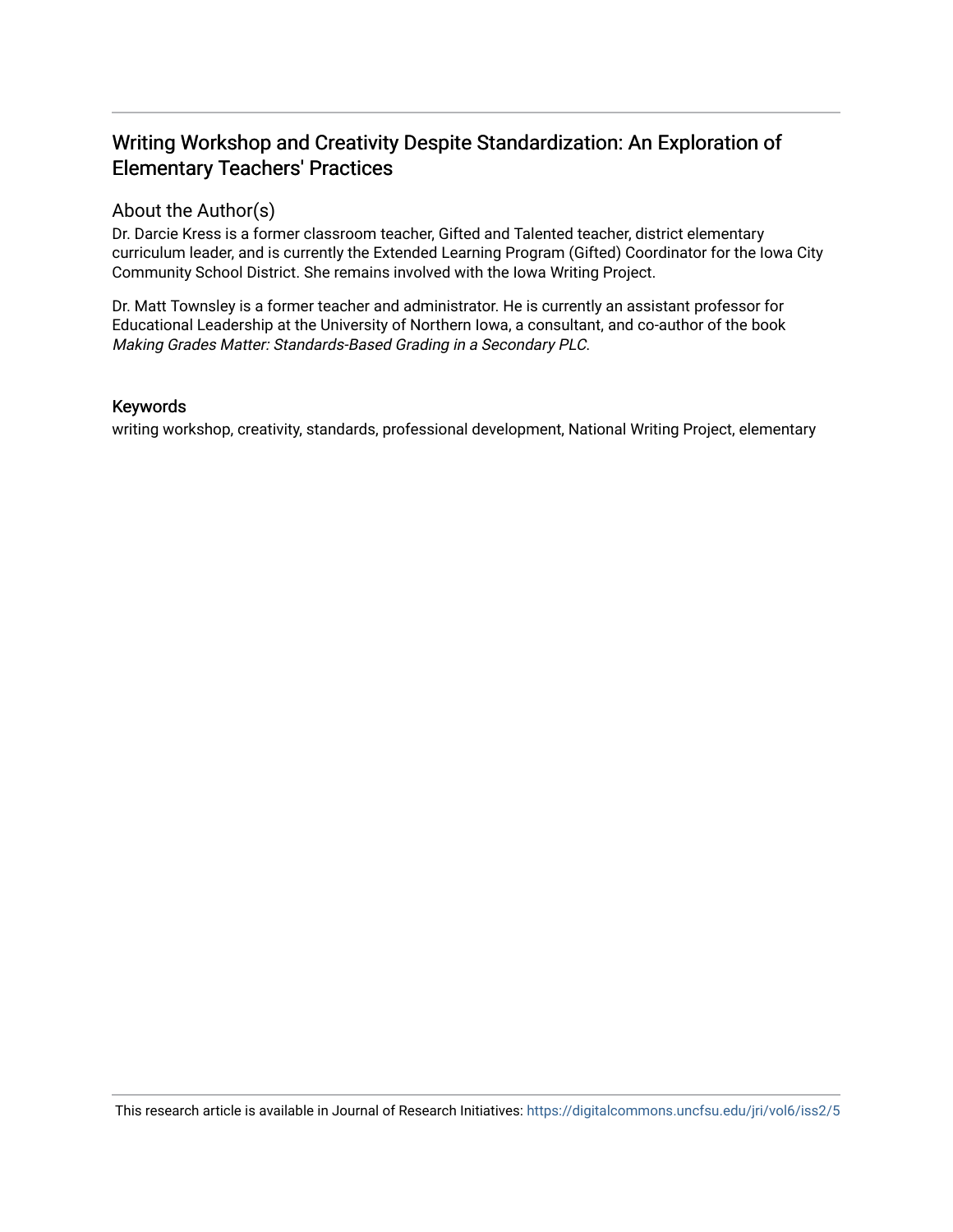

# **WRITING WORKSHOP AND CREATIVITY DESPITE STANDARDIZATION: AN EXPLORATION OF ELEMENTARY TEACHERS' PRACTICES**

Darcie Kress, *University of Northern Iowa* Matt Townsley, *University of Northern Iowa*

#### **Abstract**

The focus on formulaic approaches to writing in today's classrooms can be problematic, for it may inadvertently cause the quality of students' writing to decline. The National Writing Project (NWP) provides teachers with professional development to learn how to effectively incorporate evidence-based practices into their writing instruction. The aim of this study was to explore the practices of three elementary teachers who received professional development training from the NWP. The researchers investigated how these teachers navigated the tension between creativity in a workshop approach and accountability for teaching the Common Core writing standards. Findings suggest participants navigated the standardization of writing curriculum in various ways, teachers use of resources and strategies varied, and student engagement was more apparent when given more freedom. Implications for teaching practices in schools and for future research are included.

### Keywords:

writing workshop, creativity, standards, professional development, National Writing Project, elementary

# **Introduction**

ISSN: 2168-9083 digitalcommons.uncfsu.edu/jri 1 Writing instruction in America's schools has undergone many stages of reform. Most notably, the introduction of the process approach in the 1980s brought about a collaborative recursive interpretation to classroom writing, which included the writing workshop (Calkins,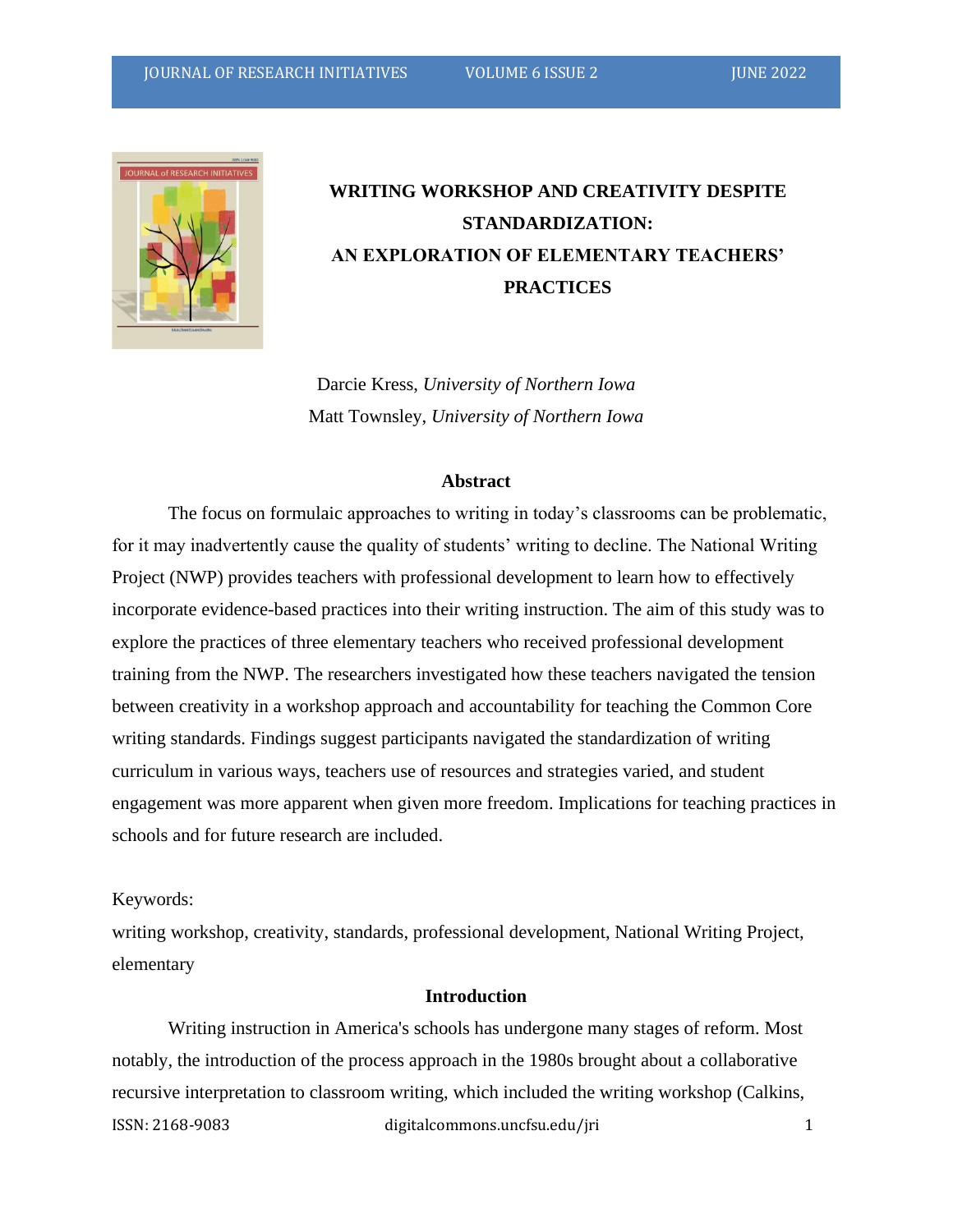1994; Graves, 1983). The writing workshop emerged as a revolutionary concept within the writing process approach, but over time led to various interpretations of how to organize and instruct with the writing process. The instructional approach of the writing process diverged into either a teacher-driven or a student-driven approach. Lucy Calkins (2001), Donald Murray (1996), Donald Graves (1994), and Ralph Fletcher (1993) are often known as the pioneers of the student-centered writing workshop and have written numerous books that have guided professional practice for more than 30 years. The workshop model incorporates ideas from Vygotsky (1962, 1978) regarding the emphasis on learning as a social endeavor, as students construct their own meaning (Kaplan, 2008; Martin, 2004). In today's era of high-stakes testing and Common Core State Standards (CCSS) (NGA/CCSSO, 2010), teachers may feel pressured to adhere to a more structured program in lieu of the workshop approach in order to satisfy district demands rooted in federal mandates such as No Child Left Behind Act (2001) and the CCSS.

The expectations of the CCSS have allowed for some variations among teachers regarding the priorities and progression for implementation in classrooms. The standards outlined in the Common Core provide teachers the topics for instructional plans, yet school districts have freedom within this framework to decide how the standards will be taught (NGA/CCSSO, 2010). Researchers are discovering that maneuvering this paradigm shift can be tricky for educators; "the juxtaposition of teachers' beliefs and histories onto mandates at the school and classroom levels can create tensions that have an impact on their approaches to instruction" (McCarthey et al., 2014, p. 59). However, teachers are now charged with a set of English Language Arts (ELA) standards that they must address in such a manner that will result in high test scores while preserving students' motivation to write.

In many classrooms, evidence-based practices of writing instruction such as student choice, developing a writer's craft, having blocks of time to write, and authentic assessment have abated. Writing instruction often favors strong results on state or district assessments, yet only offers students "formulaic, sterile writing instruction" (Brown et al., 2011, p. 17). Scripted pedagogy that focuses heavily on formulas or frameworks may inadvertently cause the quality of students' writing to decline. The more that students are taught to write for expressing meaning, the more likely they will be prepared to write high quality, meaningful pieces in the future.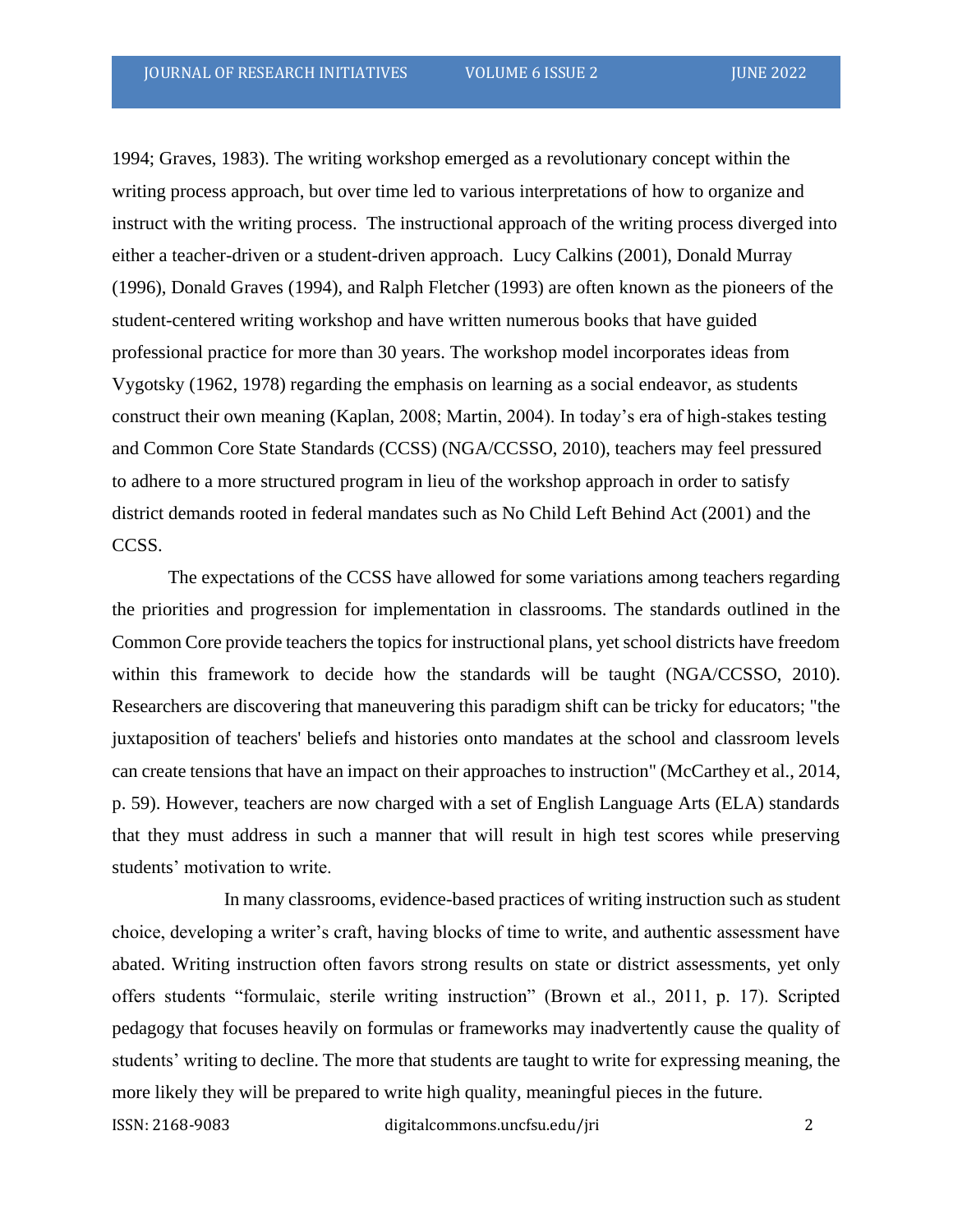The National Writing Project (NWP) is a network of teacher-leaders, kindergarten through university, that provides professional development to teachers across the country. The goal of the NWP is to improve writing instruction and learning in every classroom (National Writing Project, 2001). The Writing Project model supports teachers as they conduct research of evidence-based practices, and also recognizes the expertise of the educator participants. The relationship between university researchers and classroom teachers offers a strong network of perspectives and expertise. Teachers learn from each other as they review best practices and plan to apply new strategies in their classrooms. Participants in the NWP Summer Institute become members of their own writing community during the professional development, learning to approach writing as an iterative process while building a community of writers who provide feedback to one another (Athans, 2019). This workshop approach remains entrenched in current evidence-based practices that are explored through the NWP Summer Institute at each NWP site.

Kelly Gallagher, former co-director of the South Basin Writing Project at California State University, Long Beach, described the ways that the increasing standardization of writing instruction shifted the focus of educators to benchmarks and assessment, rather than the writing process. Gallagher (2015) noted that a prime limitation of implementing the ELA standards has been the separation and emphasis of three big writing genres: narrative, inform and explain, and argument. When educators have narrowed instruction to focus only on these three genres, opportunities for creativity and real-world writing practice have been sacrificed. This is problematic because "in the real world, writing is not artificially separated into specific discourses" (Gallagher, 2015, p. 107). Thus, the aim of this study was to understand how elementary teachers who have participated in professional development from the National Writing Project (NWP) are teaching writing and viewing creativity within writing workshop as they navigate the Common Core State Standards (CCSS). The NWP supports the writing workshop approach for writing instruction.

# **Literature Review**

# **Research on Creativity in the Classroom**

Writing workshop can be a space to promote student creativity within the classroom, yet a limited amount of known research on creativity in the classroom has been published. As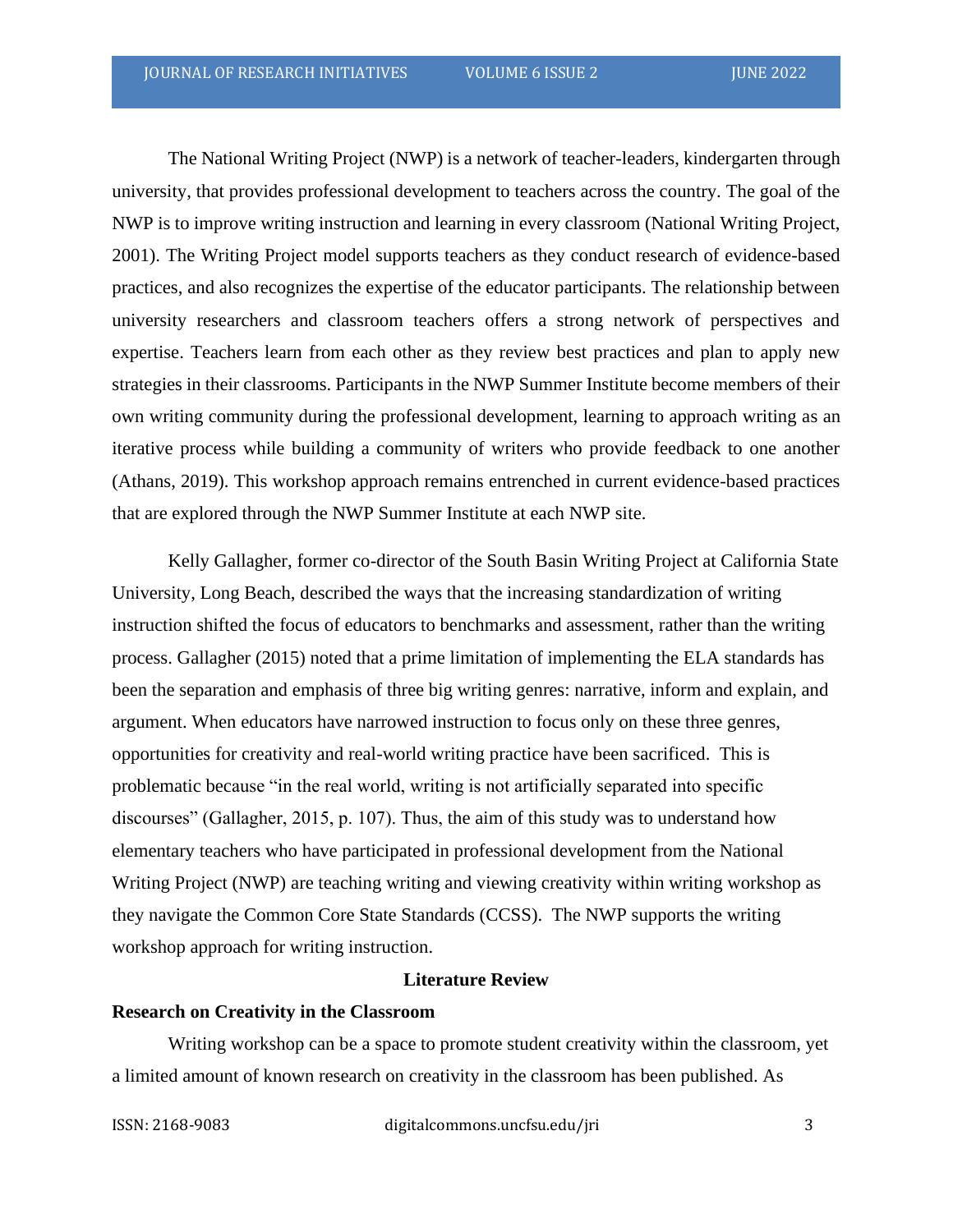Beghetto (2018) explained, creativity, especially divergent thinking, has often been suppressed in classrooms, especially in the following three ways: the tradition of separating creativity from the regular curriculum, pressures of accountability from external mandates, and inherited teaching practices. This may be a contributing factor to why creativity has been steadily declining in America for the past thirty years (Kim, 2021). Kim analyzed 273,441 results from the Torrance Test of Creative Thinking (TTCT) across the country to investigate how creative thinking has changed over time. The results showed that there has been a continued decline of creativity in U.S. classrooms. The most significant decline of creativity was in grades K-3. At the secondary level, Weinstein, Clark, DiBartolomeo, and Davis (2014) analyzed 354 pieces of artwork and 50 fiction stories that were produced at the high school level between 1990-2011 and discovered that adolescents' creative writing proved to be increasingly formulaic between 1990-2011, with the work in latter publications being indicative of an adherence to realism bound by conventional writing practices. Writing workshop may be one area to facilitate writing instruction beyond these conventional writing practices.

#### **The Role of the Teacher in Writing Workshop**

Donald Graves (1984/2013), along with Donald Murray (1996) and Lucy Calkins (1994), have been leaders in the research and exploration of a new experience in writing: one that invited students' voices and strayed from didactic instruction of assigned pieces of writing. One of the greatest shifts that took place during the process approach was the role of the teacher. The Writing Process Movement advocated for teachers to listen and learn about their students' writing before being responsive to their needs (Calkins, 1994; Fletcher, 1993; Graves, 1984). In the past thirty years, writing instruction has evolved from the "assign and assess" habits that were predominant prior to the mid-1980s (Graham & Perin, 2007; Laman, 2011). A handful of pioneers in the Writing Process Movement began to lead the way in creating a writing workshop. They began viewing students as writers, and adopting practices, such as writing conferences, that invited students to embrace the messiness of creating, revising, and sharing their writing in a classroom community of writers (Calkins, 1994; Fletcher, 1993; Graves, 1984). Donald Graves (1984/2013), one of the writing process pioneers, noticed that some teachers seemed to misunderstand the intentions of the writing workshop and consequently deviated from the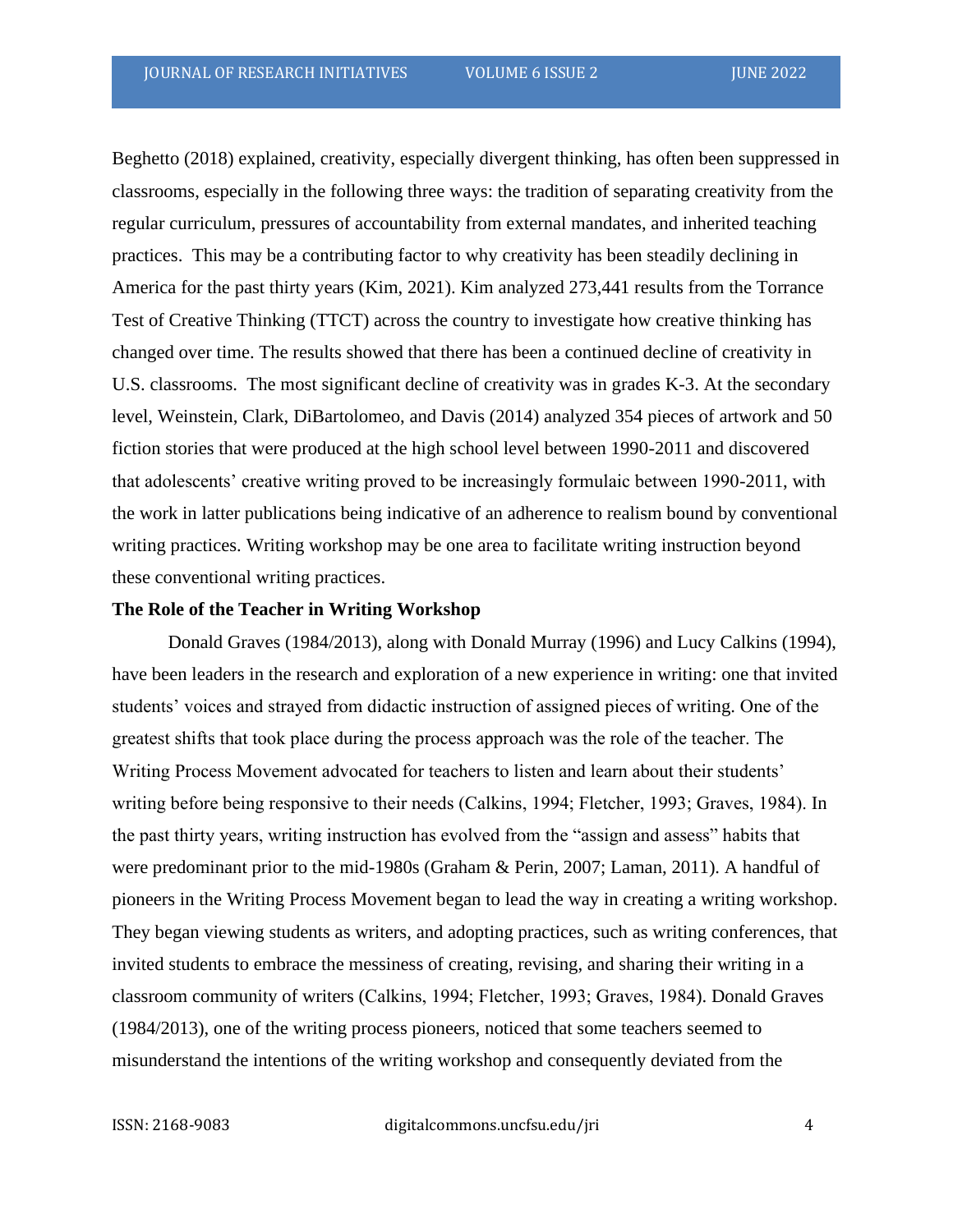nonlinear, recursive process, which stifled students' enjoyment of writing, and turned writing into skills-driven drudgery.

While definitions of the writing process have changed over time, it has never been intended to be a linear stage approach, but instead focused on student choice and voice (Graham & Sandmel, 2011). As such, the social component of a writing workshop is perhaps one of the most prevalent differences between a classroom that simply assigns writing pieces and a classroom that is committed to growing students as writers. One of the most critical, and also the most challenging, components of writing workshop where discussion is of paramount importance is the writing conference, where teachers meet with students one-on-one to talk about what the child has written and personalize instruction based on the student's demonstrated needs, curiosities, and motivation (Laman, 2011). Through peer conferencing, teacher conferencing, and sharing writing, the writing workshop explicitly promotes the social context of writing.

The potential downward shift in creativity in student writing may be related to the increased standardization of schooling. Teachers today are faced with the task of adhering to local, state, and national standards, including preparing their students to demonstrate their mastery of concepts and skills through myriad assessments. Research is ongoing related to evidence-based practices for teaching writing and the tension teachers experience when trying to follow the standards and also promote creativity (Kaplan, 2008; Mo et al., 2013; McCarthey et al., 2014; Troia et al., 2011). After examining a multitude of meta-analyses and research syntheses related to writing instruction and assessment, Troia and Olinghouse (2013) identified evidence-based practices that have a significant impact on student achievement. These included extra time for writing, strategy instruction, utilizing text models, creativity/imagery instruction, and process writing instruction, including writing for authentic audiences, engaging in cycles of planning and reviewing, and student input/ownership of writing.

#### **Writing Workshop and Teacher Professional Development**

ISSN: 2168-9083 digitalcommons.uncfsu.edu/jri 5 The professional development that teachers experience regarding writing instruction may position them to challenge or re-envision standardized curriculum approaches. Specifically, McCarthey et al. (2014) identified that the CCSS have brought more attention to writing instruction but have also brought to light many challenges that teachers face when they are required to teach writing from a standardized curriculum. Factors such as teachers' beliefs,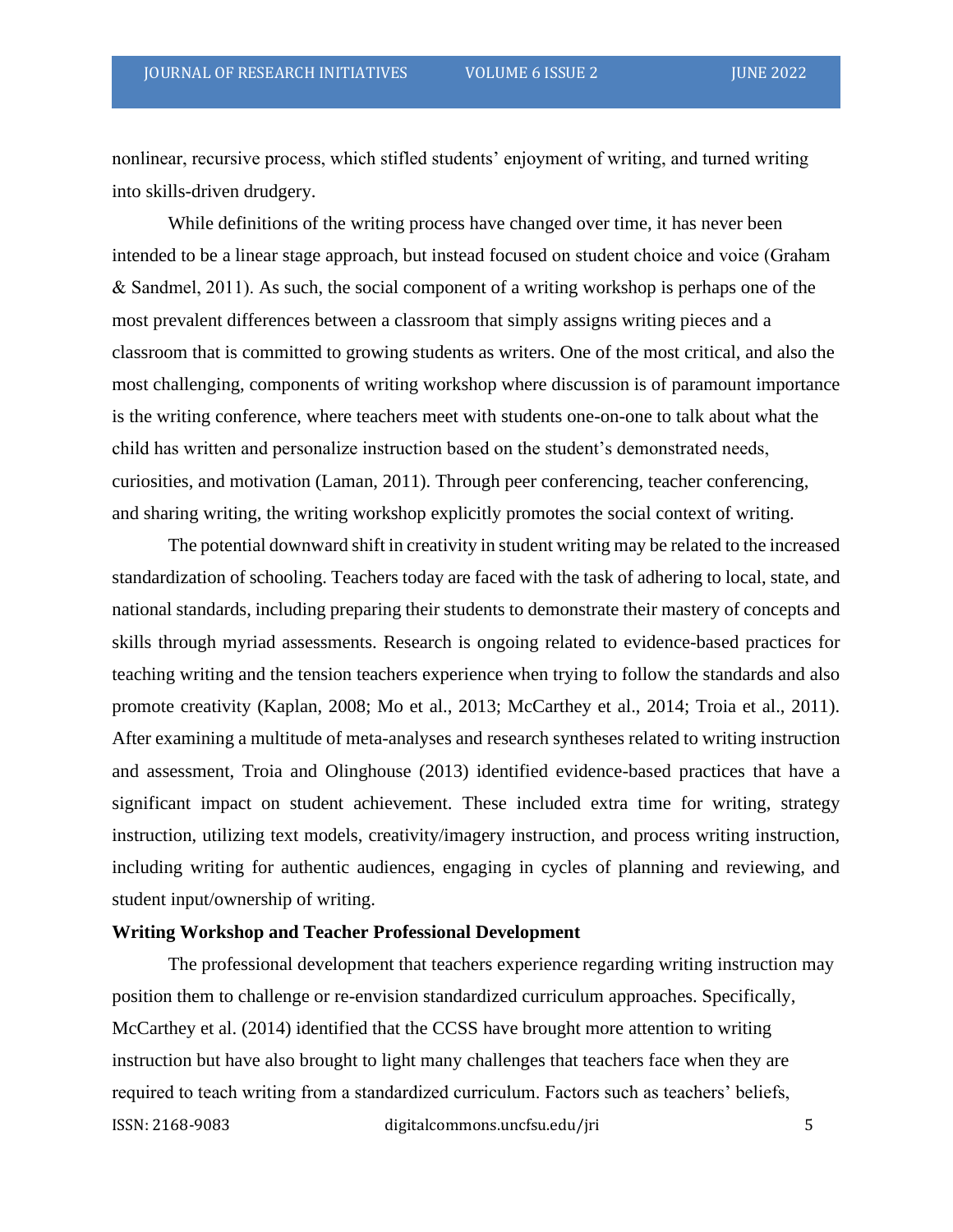experiences, and professional development affect writing instruction. As McCarthey et al. (2014) wrote, "examining how teachers negotiate these tensions is crucial to understanding their instruction, and ultimately students learning to write" (p. 59). It is therefore very important that teachers experience rich professional development like the National Writing Project, which may help them critique, challenge, and improve upon district-level standardized curriculum.

The aim of this study was to understand how elementary teachers who have participated in professional development from the National Writing Project (NWP) are teaching writing and viewing or promoting creativity within writing workshop as they navigate the Common Core State Standards (CCSS). Specifically, the questions that guided this study were:

- 1) How do teachers with a background and pedagogy for teaching writing through the workshop model of the National Writing Project (NWP) navigate the increasing standardization of writing curriculum and pedagogy?
- 2) What are the district level expectations for teaching writing and then how, if at all, are these reflected as constraints or catalysts in teachers' instructional decision making?
- 3) What resources are teachers using to support their writing instruction?
- 4) How do teachers identify and support creativity in writing?

#### **Methodology**

Qualitative methods were used to explore the experiences and perceptions of the elementary teacher participants regarding how they navigated writing instruction in their classrooms (Corbin & Strauss, 2015; Marshall & Rossman, 2016; Rubin & Rubin, 2012). The study included a questionnaire, four observations of writing instruction in each classroom, and individual interviews with each of the teachers. Student writing was analyzed by the teacher and the researchers to determine how these pieces of writing supported creativity, using a creativity rubric that was modified from a study by Author and colleague (2017). This study followed the research design and approach of Davis (2012) who sought to explore teachers' responses to the adoption and implementation of the Being a Writer curriculum through in-depth analysis of the practices of multiple teachers.

# **Participants**

ISSN: 2168-9083 digitalcommons.uncfsu.edu/jri 6 The participants (all pseudonyms) in this study were from the same suburban school district of a midwestern state and were selected using a purposeful sampling method. The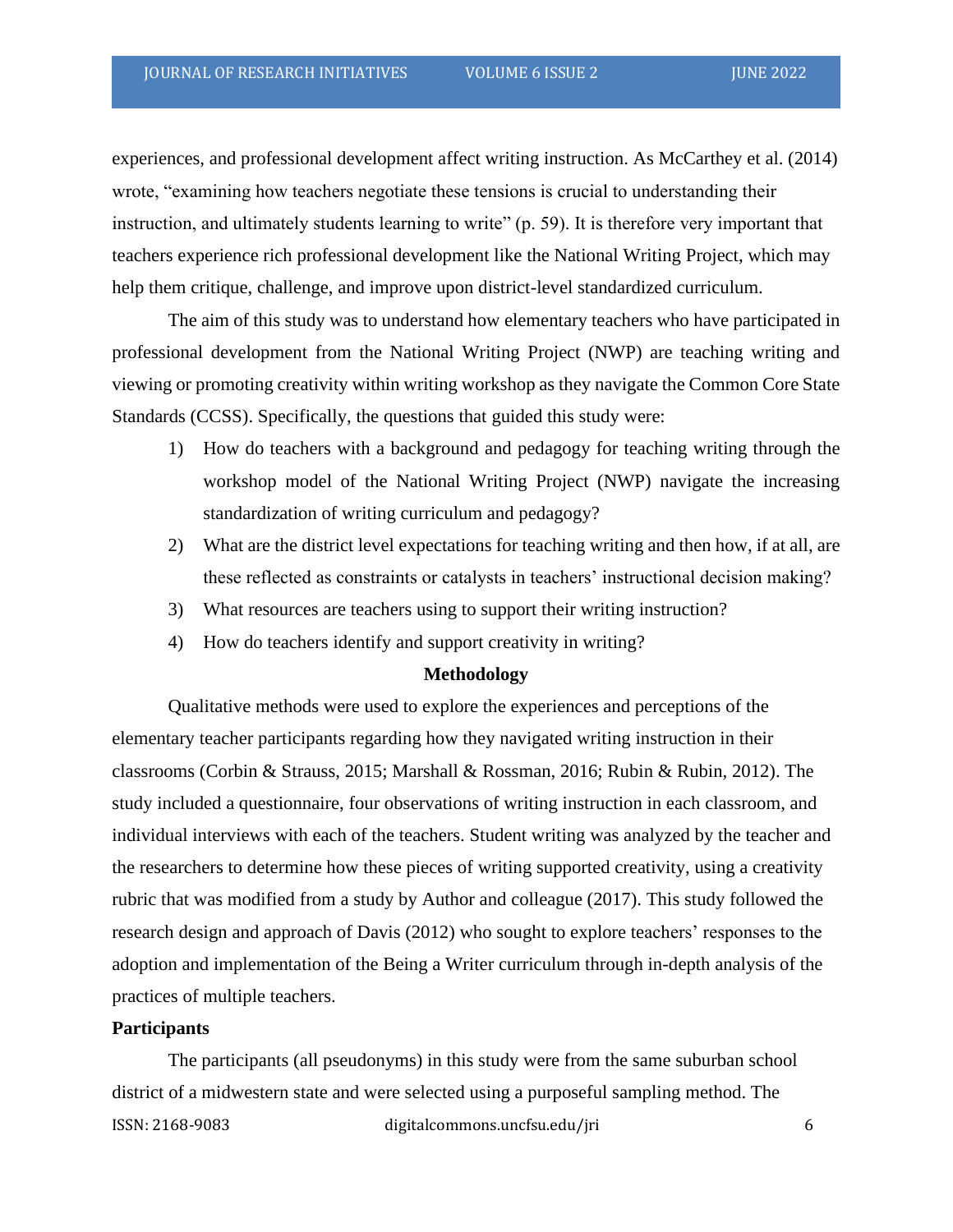participants shared the common experience of professional development from the National Writing Project (NWP), as Fellows of the Summer Institute in their local community, although the dates that they attended the institute varied. The three participants were employed to teach a general classroom at the elementary level between grades 2-6 in the same New Hope school district. The second and sixth grade teachers teach at Oak Ridge Elementary school, and the fifth-grade teacher teaches at Clark Elementary School. Teachers' years of experience varied, ranging from 23-40 years. The three teachers were selected for participation, given their experience of teaching at the elementary level, as well as their affiliation with NWP.

#### **Data Collection**

In the first phase, the researchers utilized a Google Forms questionnaire with a few openended questions and a series of questions using a Likert scale of 1-4 for teachers to complete at the start of data collection. The goal of the questionnaire derived from Brindle et al. (2015) was to understand more about each teacher's pedagogy for writing instruction and provided an opportunity for teachers to carefully consider their responses before the interview. The questionnaire also revealed information about how any district-level practices influence the teachers' instructional decisions.

ISSN: 2168-9083 digitalcommons.uncfsu.edu/jri 7 Much of the literature on writing workshop is derived from teachers self-reporting through interviews and surveys, often accompanied by observations (Brindle et al., 2015; McCarthey et al., 2014; Troia et al., 2019). For this reason, the present study also included classroom observations in an attempt to verify what was reported. In order to attempt to gain an understanding of typical instructional routines, observations were conducted for each participant on four separate occasions. The first and fourth observations were live, and the second and third observations were recorded using a Swivl robotic device. The Swivl follows the movement of the teacher during recording, allowing the researcher to feel present during classroom instruction, and also allowed the researcher to later pause and rewind particular moments for further review. Field notes were recorded by the researcher using the same template for all four observations. Notes from the observations revealed a range of evidence for writing instruction; process approach and conferring during writing workshop, student collaboration and creativity through cross-curricular activities, and didactic instruction for grammar and comprehension. These field notes were used to support the next phase of data collection, the interview process.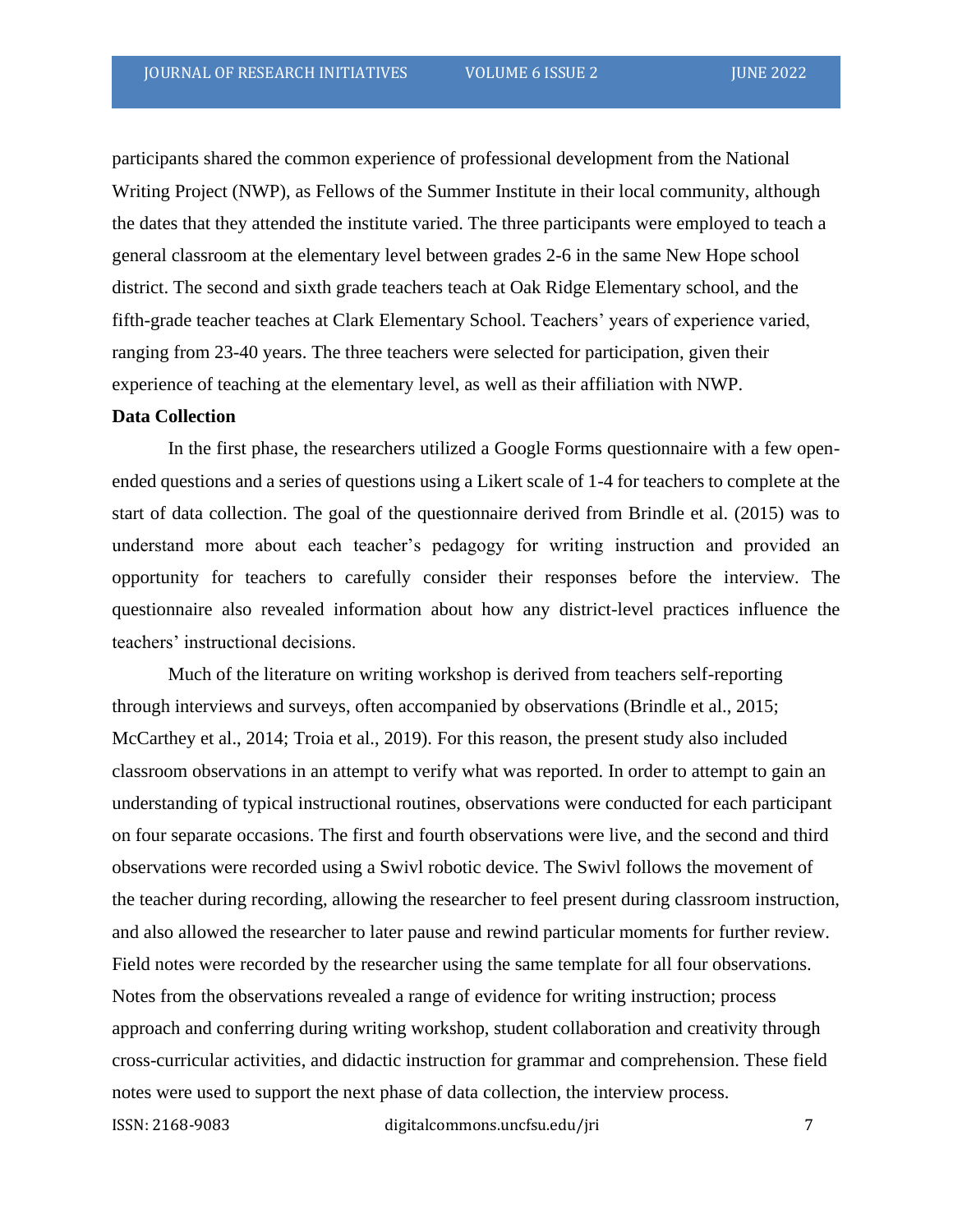The next phase included each teacher participating in a follow-up 30-minute semistructured interview after data from the questionnaires and observations were collected. The interview questions, largely derived from Davis (2012), helped the researchers to understand how the district-level practices influenced teachers' instructional decision making, as well as to learn more about the resources that teachers used in their instruction and to explore teachers' views and practices regarding creativity. In an effort to better understand how each teacher viewed and promoted creativity within their writing instruction, the interview session included the teacher and researcher discussing and evaluating student writing samples. At the beginning of the study the researcher asked each participating teacher to collect several samples of student writing that they believed showcased creativity. Together, the researchers and teacher used a creativity rubric that was modified from a study by Author and colleague (2017) to evaluate the students' work samples for their use of various creative components. The process of evaluating students' writing samples and discussing the creativity rubric provided insights into how the teachers viewed and promoted creativity within their approaches to writing instruction and assessment.

#### **Data Analysis**

Data analysis utilized the constant comparative method (Corbin & Strauss, 2015; Miles et al, 2014), whereby the researchers interact with and interpret the data by making comparisons and asking questions. Analysis of the data included the process of open coding, deductive coding, in vivo coding, and clustering. For this study, the researchers used the evidence-based practices (EBP) that were identified by Troia and Olinghouse (2013) for the deductive codes.

Data was triangulated by reviewing each piece of evidence that pertained to each participant, searching for connections or discrepancies. For example, after completing the observations with the sixth-grade teacher, Sophie, the researchers noted that she had included a strong emphasis on the five-paragraph essay format, which was different from the other participants. Reviewing responses from Sophie's questionnaire coupled with observations and the interview permitted the researchers to understand her perspectives on teaching writing and motivation for applying NWP concepts into her classroom.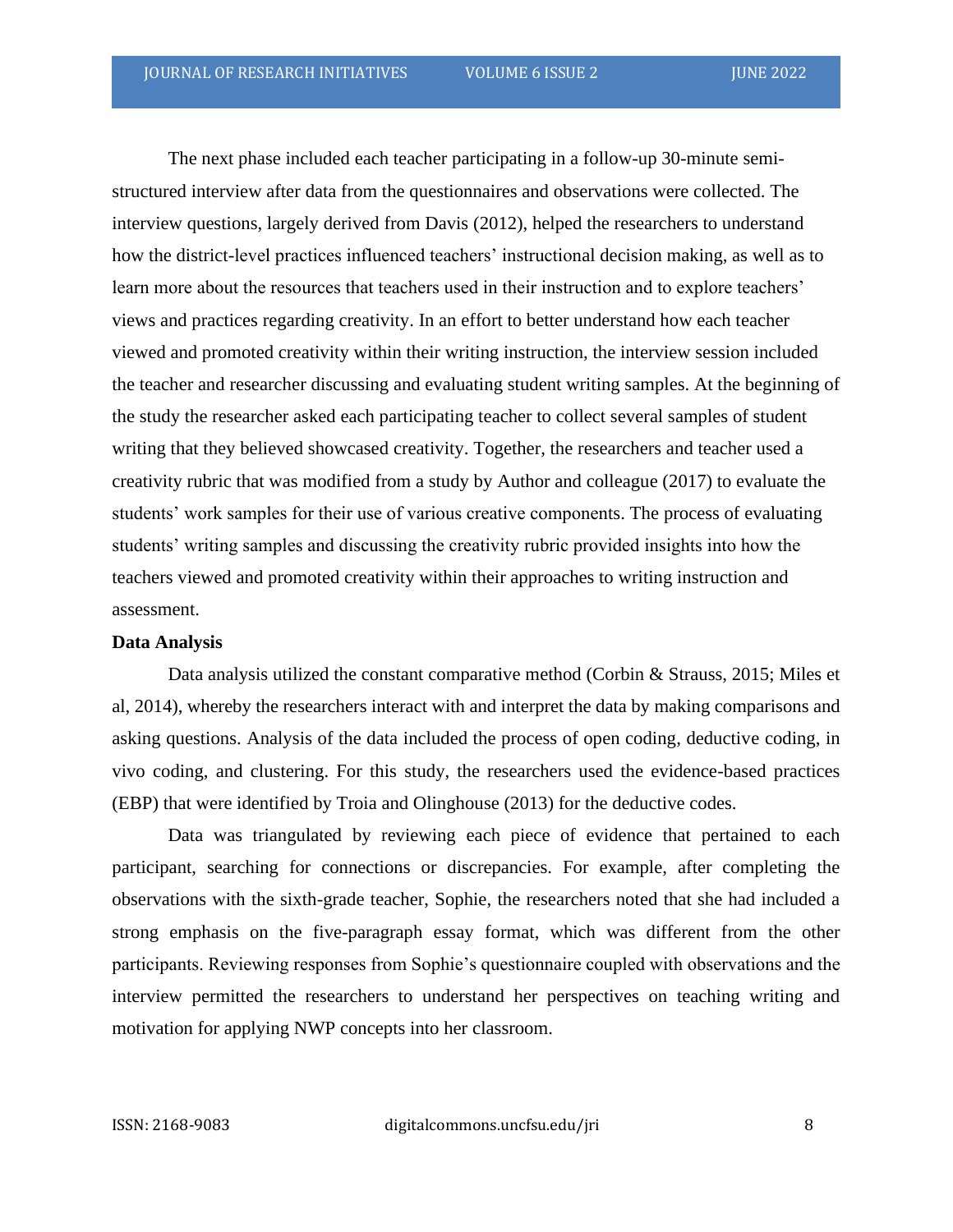### **Results and Discussion**

The results from each of the research questions will be addressed, accompanied by discussion about the findings. In order to answer the first research question, how do teachers with a background and pedagogy for teaching writing through the workshop model of the National Writing Project (NWP) navigate the increasing standardization of writing curriculum and pedagogy, the results from the online questionnaire were analyzed. Each teacher shared the degree to which they agreed or disagreed with a given statement about writing according to a Likert Scale of Strongly Disagree to Strongly Agree. Grace  $(5<sup>th</sup> \text{ grade})$  and Sophie  $(6<sup>th</sup> \text{ grade})$  tended to share similar sentiments in responding to the questionnaire regarding their desire to teach students specific strategies for planning and revising, and meeting with students in small groups to critique each other's writing. Ella (2<sup>nd</sup> grade) reportedly disagreed with those viewpoints, and also did not feel that it is necessary for students to be able to label the grammatical function of words (e.g., nouns, verbs) to be able to write proficiently. Sophie was an outlier in her opinion that it is better to teach grammar through regular grammar lessons rather than when a specific need arises in students' writing.

The teachers' responses to these questions on the questionnaire support the pedagogy of teaching writing as an iterative process that includes strategy instruction (Calkins, 1994; Flower & Hayes, 1981; Graham & Perin, 2007; Graves, 1984; Langer & Applebee, 1987; Ray, 2001). Although there is evidence of a shared pedagogy among the teachers for teaching writing, the implementation and structure of writing instruction varied among these three classrooms. All three teachers agreed that it is important to teach planning and revising strategies to students (question 4), and they also agreed that formal instruction in writing is necessary in order for students to develop adequate writing skills (question 5). All teachers disagreed that spelling and correct English should be emphasized at the start of an assignment (questions  $7 \& 8$ ). All three teachers in this study also disagreed that teachers should expect students to compose a good piece of writing in one draft (question 10).

The results from observing the three participants classrooms follow. Ella's second grade classroom was primarily a student-driven environment. Only one out of four lessons observed was teacher-driven, as the teacher modeled the structure of writing an opinion piece. Memos recorded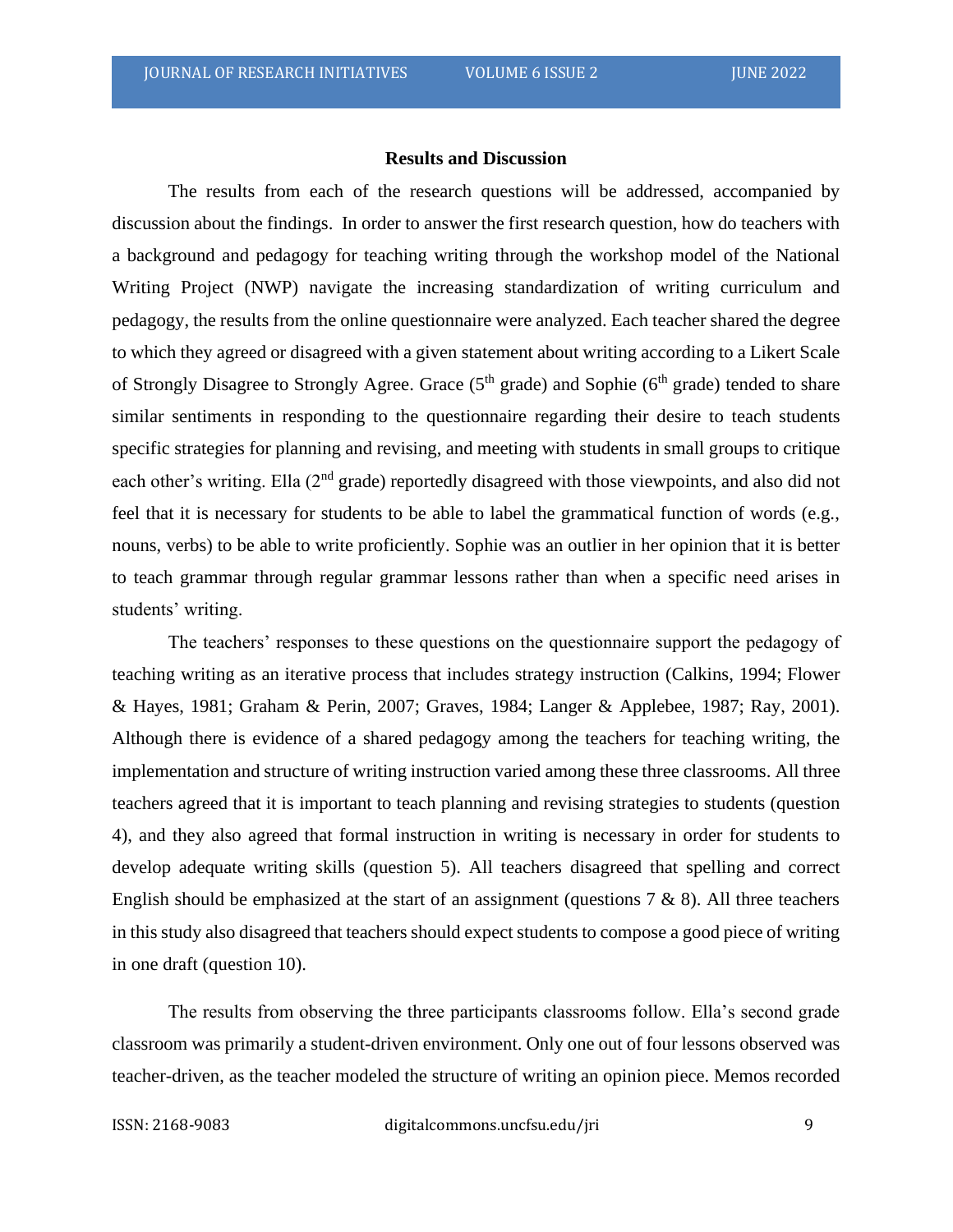from the researchers' notes indicated that the teacher routinely employed a writing workshop in her classroom:

Judging by the automaticity the students exhibited in the routine, it was apparent that the classroom was a well-oiled workshop machine! Students' writing varied greatly, with an abundance of choice and enthusiasm. I saw mostly pieces of fiction writing on students' papers.

The most prevalent themes from the observations in Ella's classroom were feedback (from teacher and peers) and building a community of writers. Ella's approach to using writing conferences to help develop a community of writers supports the work of Franklin (2010) who concluded that students' growth in writing came through risk-taking, and that was achievable only after they had established a trusting classroom community. In this way, the teacher and students are all participating in writing conferences, and students have a clear purpose for their writing. They are part of a writing community.

Three of the evidence-based practices identified by Troia and Olinghouse (2013) were prevalent during the second-grade observations. Peer collaboration, motivation to write, and feedback each occurred in three out of four of the observations. These practices support the philosophy teachers have typically experienced during the Summer Institute professional development that was provided by the National Writing Project (National Writing Project, 2019).

Grace's classroom observations included student-centered work, as well. The four observations in Grace's fifth grade classroom were all focused on an inquiry unit that incorporated social studies with ELA standards, which Grace had planned with the Teacher Librarian in her building. Student choice was a strong tenet during this unit, as well as student engagement and motivation. The purpose of the inquiry unit was to provide a student-centered approach for studying the American Civil War in which Grace and the Teacher Librarian collaborated to elicit student understanding of the perception and perspective that provokes societal change.

Throughout this unit, several of the evidence-based practices identified by Troia and Olinghouse (2013) were present in Grace's instructional practices during the observations. Peer collaboration, inquiry instruction, and motivation were all present in three out of four of the observations in Grace's classroom. Students researched both independently and collaboratively,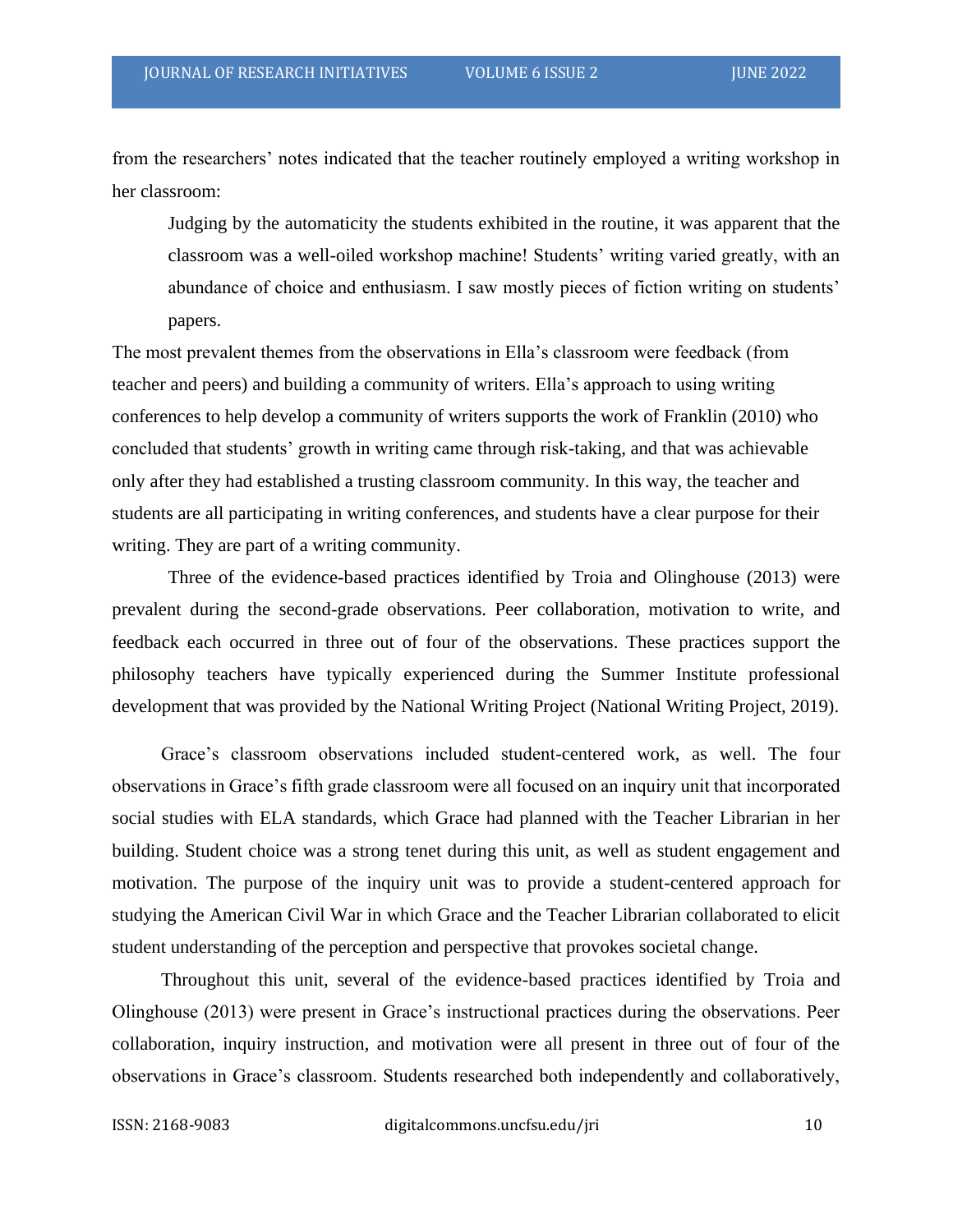using the note taking technique of "Sketchnotes." Grace shared her thoughts privately during the third observation, admitting that she enjoyed providing students the opportunity for agency in their learning. She said, "I love teaching social studies this way! They have learned so much this year; I can't wait to see what they do!" Other than that directive, students in Grace's class were free to manage their time and resources accordingly.

On the contrary, Sophie, the sixth-grade teacher, displayed tension between her beliefs for writing instruction and her enacted curriculum. Sophie was very dedicated to her understanding of her district's expectations and was typically very standards-driven with her writing instruction. However, the four classroom observations provided examples of teacher-directed assignments as well as creative activities.

The first observation began with six story starters listed on the whiteboard at the front of the room. As the students selected one of the prompts and began writing, the teacher immediately sat at a side table and wrote alongside them. Teachers as writers was a habit that was instilled in the NWP Summer Institute, but Sophie was the only teacher in this study who modeled this behavior. The room remained very quiet for the duration of the writing time. The activity was motivating and enjoyable for both the teacher and the students. The teacher announced that she would hang the students' writing on the board so they could enjoy their writing.

The second observation provided a glimpse of teacher-directed instruction that required students to follow a five-paragraph essay format. Sophie began by pointing to the Learning Target that was written on the board and reading it aloud: "Today I can find evidence to support my thoughts when writing my essay." Students had the choice of two essay prompts that asked them to analyze the movie *An American Tail* for the topic of immigration. The essays were structured with a five-paragraph essay format: introduction with a thesis statement, three supporting paragraphs with evidence to support their opinions, then a conclusion at the end of the essay.

The third observation continued students' work on the essays from the previous observation, with students using a rubric to critique each other's essays. Students appeared confused with how to use the rubric, which indicated that this approach was unfamiliar to them. The structure of these peer reviews was for an evaluative purpose, rather than helping each other grow as writers.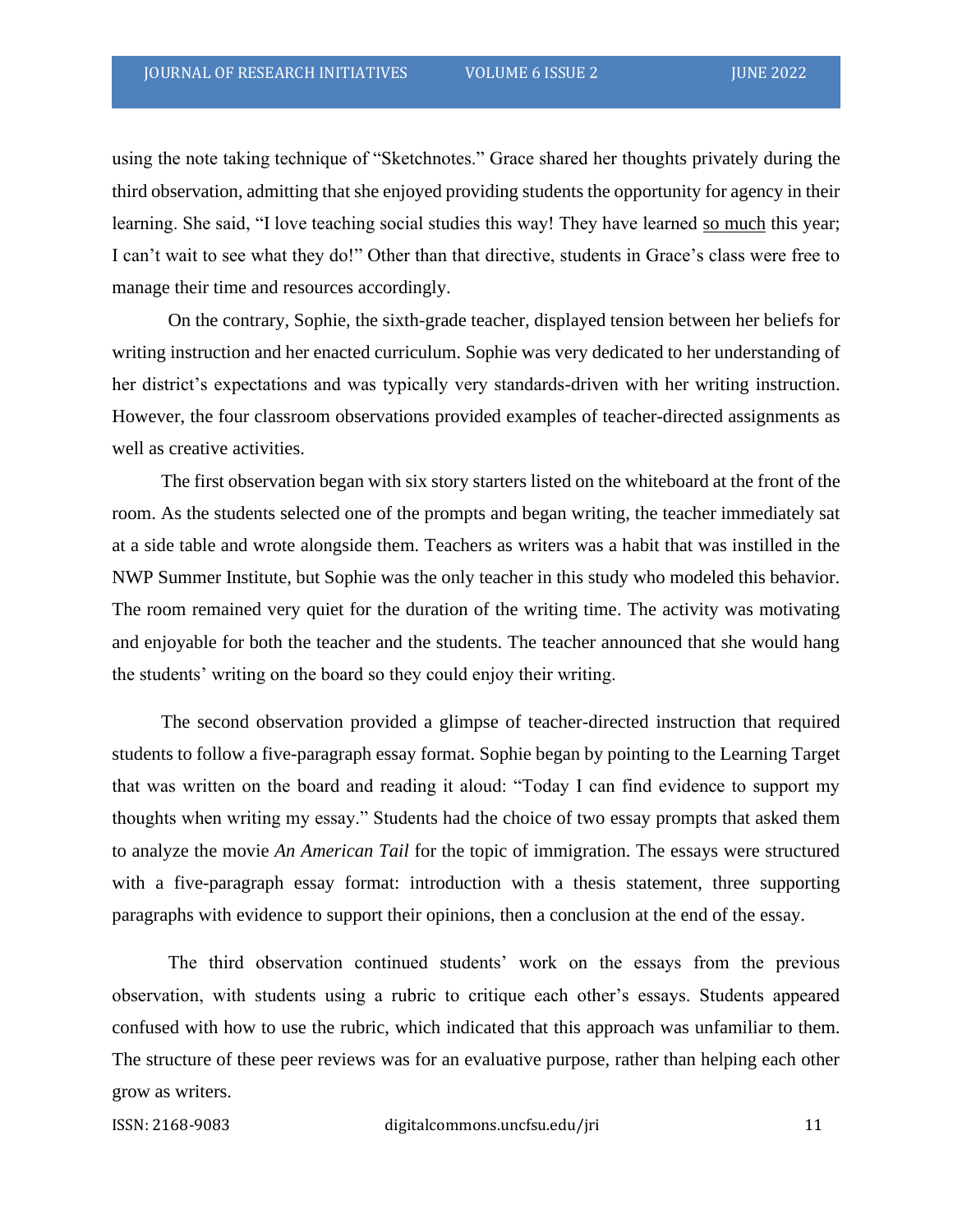The evidence-based practices (Troia & Olinghouse, 2013) that were apparent from Sophie's classroom observations were the utilization of a word processor and feedback. However, the feedback was evaluative, rather than constructive with suggestions for growth, and most of the feedback that was observed was provided by the teacher. The sixth-grade observations showed evidence of peer editing during one of the classroom observations. Franklin (2010) described the difference between peer editing and peer conferences, suggesting that *peer editing* consists of students utilizing checklists or worksheets to follow as they check for correctness. The term *peer conference* connotes "a meeting that may or may not include evaluative feedback" (p. 80). A peer conference emphasizes the act of having a conversation about writing. The distinction between peer editing and peer conferencing is significant when considering the research question: How do teachers with a background and pedagogy for teaching writing through the workshop model of the National Writing Project (NWP) navigate the increasing standardization of writing curriculum and pedagogy?

During the Summer Institute, participants are exposed to the work of Donald Graves, Ralph Fletcher, and others who share the importance of the teacher's role as a facilitator in a writing workshop, letting students lead the way for their own thinking and writing. This appeared to be an area of tension for Sophie, who shared that she does not teach with a writing workshop approach, since they have a tight schedule and need to teach required pieces of writing in her district.

Sophie's excitement for writing and her readiness to participate in writing activities demonstrated her interest in writing, but her frequent references to district standards and rubrics indicated that Sophie navigates her instructional decision making through a strong influence of the prioritized standards and assessments that are required in her district.

ISSN: 2168-9083 digitalcommons.uncfsu.edu/jri 12 Each participant was interviewed in order to answer the second research question, what are the district level expectations for teaching writing and then how, if at all, are these reflected as constraints or catalysts in teachers' instructional decision making? The results and discussion follow. Ella, the second-grade teacher, stated that she designs her lessons based on the needs that are evident in her students' writing or the district focus for a particular English Language Arts (ELA) unit. Students are given the choice of topic and genre, as well as the option to collaborate with a classmate. Ella described her system for providing feedback, either using sticky notes on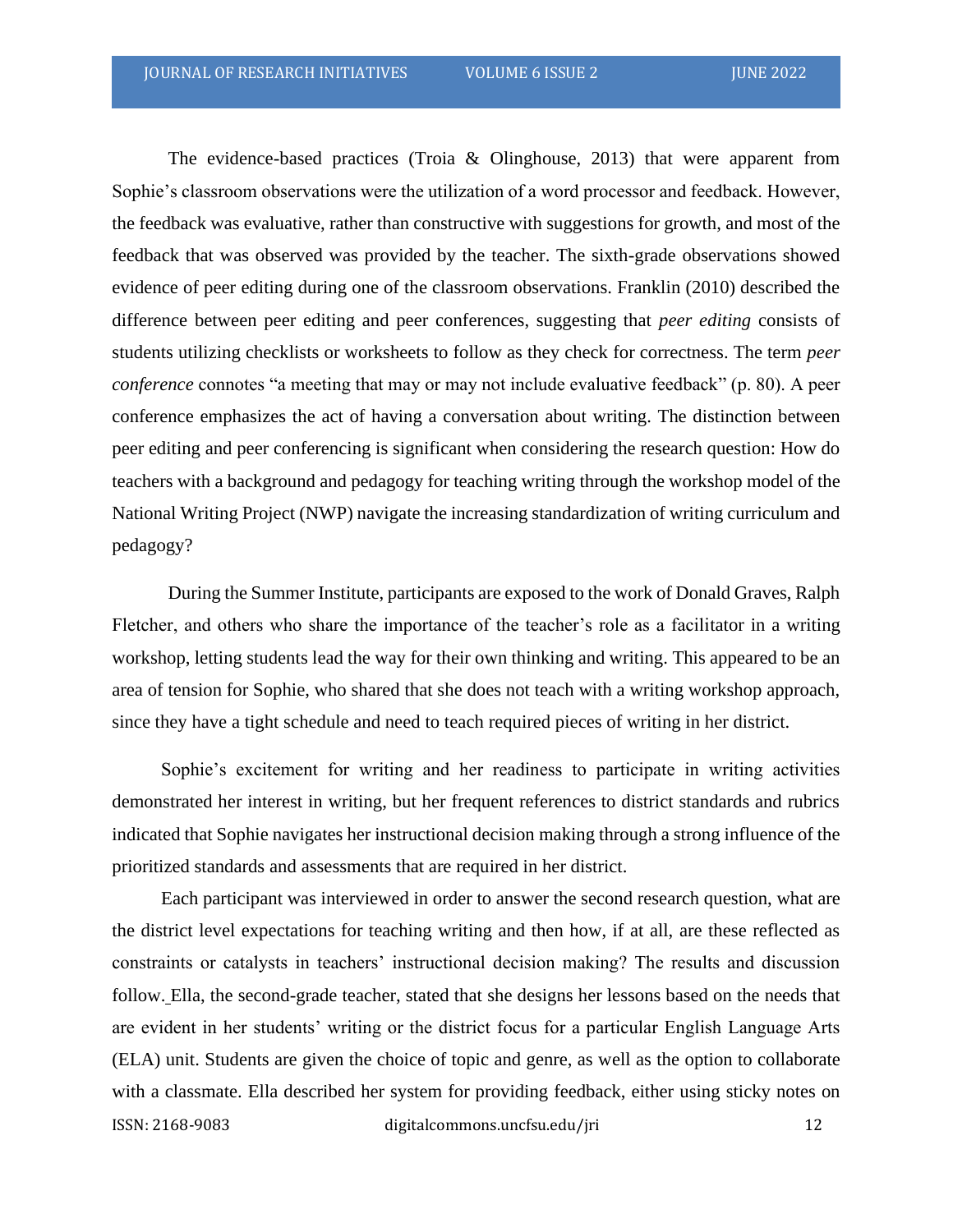work that students turn in to request her feedback, or in person through writing conferences with her. Students may also ask their peers for feedback on their writing. The students in Ella's class have regular opportunities for sharing their writing with the class.

During the follow-up interview, Ella's responses indicated that her instruction is heavily influenced by the philosophy she developed by participating in the NWP Summer Institute. Her remarks referring to NWP's teachings of developing a writing workshop appeared 23 times during our interview. As Ella stated, "I stuck with what I knew, which is going through the Writing Project and building the culture." The professional literature that she read during the Summer Institute has remained an important guidepost for Ella's instructional decision making. As a result, Ella exemplified exemplary writing instruction that is less commonly found in typical classrooms (Graham, 2019). Ella felt strongly that students need purpose and extended periods of time to write "because it seems like the more we write, and the more we share, the more ideas keep budding in the classroom." Ella's excitement and passion for writing were evident from her interactions with students during the classroom observations, as well as her questionnaire and interview.

Grace responded to the third item in her questionnaire by stating that in her teaching she does a lot with the *Being a Writer* curriculum at the beginning of the year, discussing different types of writing and having time for free writing, but not as much time for free writing as she would like. Grace shared that she felt that writing instruction is dictated by the district curriculum, which includes the requirements of producing a piece of narrative, opinion, and expository writing. She said, "Much of our writing is dictated by our curriculum. We do narratives, opinion, and expository."

The codes that appeared most frequently in Grace's interview were teacher decision making, district expectations, and creativity. The training from NWP and the utilization of *Being a Writer* appeared to influence Grace's instructional decision making. For example, Grace described her dedicated times for writing at the beginning of the year as including a lot of quick writes. This would enable students to have plenty of options for ideas to return to if they struggled to generate ideas during writing time. Grace recognized and valued the importance of writing and made room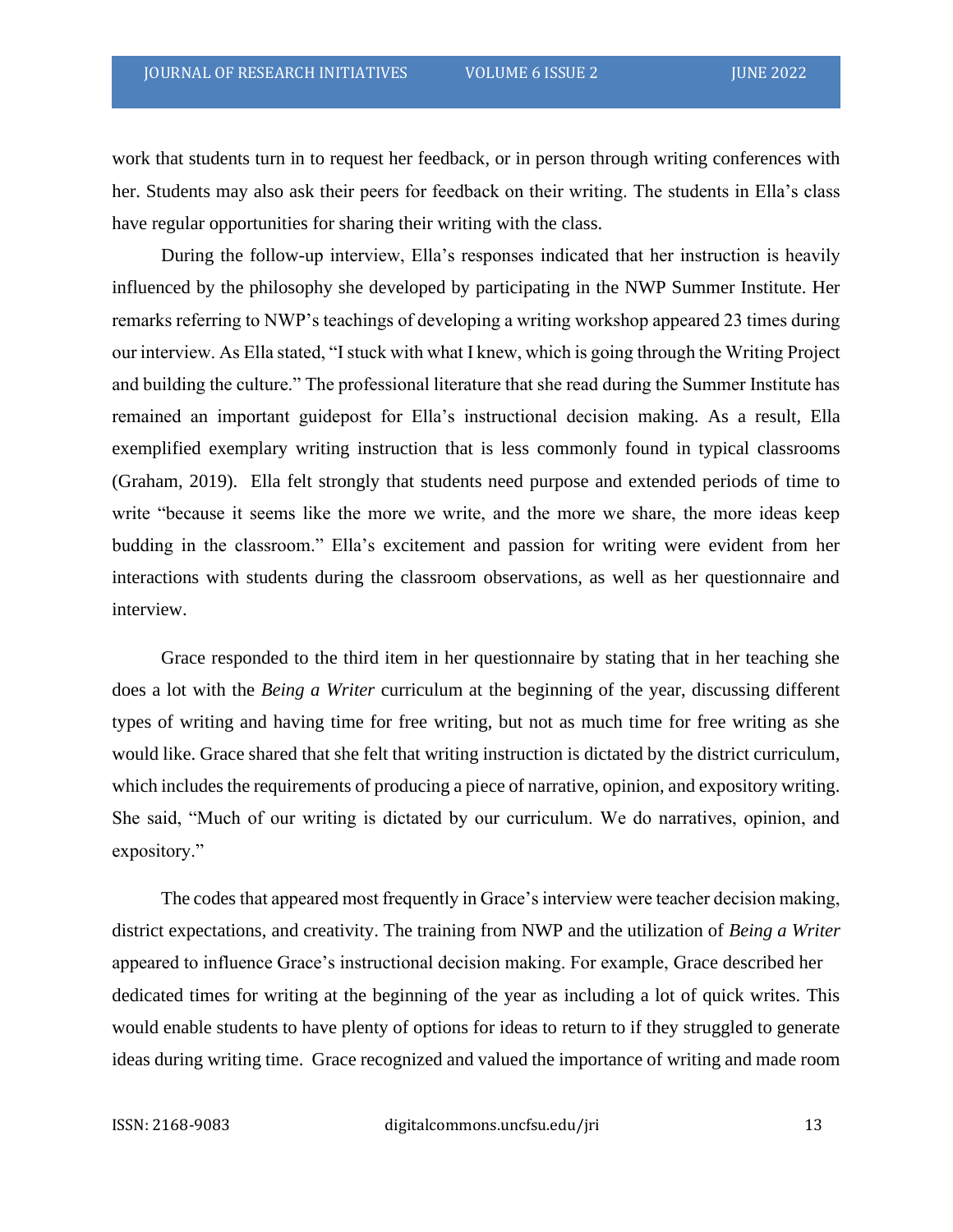in her schedule to allow students time to write. Like Ella, this emphasis of time and space for writing demonstrates characteristics of exemplary writing instruction (Graham, 2019).

To navigate the increasing standardization of writing curriculum and pedagogy, Grace has demonstrated an alternative to isolated writing instruction by embedding her district's priority standards for ELA and social studies into an integrated unit. This approach has allowed her to provide authentic writing opportunities involving inquiry and social studies content.

On the contrary, Sophie, the sixth-grade teacher, succinctly explained that her students write approximately 15-20 minutes after their language arts lessons, as often as they can. If they are working on one of the required pieces of writing for the district, they may write for the entire language time, which is about 45 minutes. Sophie identified the required district writing pieces during her interview, including an argumentative paper, an opinion paper, and a personal narrative, which suggested that she was highly influenced by a standardized approach to writing instruction and pedagogy.

The third research question that was investigated during this study was, what resources are teachers using to support their writing instruction? To answer this question, resources that teachers used for their writing instruction were also examined. All three teachers in this study referenced the prioritized standards that had been selected for their grade level, either during their observations or within their teacher interview. However, the type of resources that were selected for instruction were largely the result of teacher decision-making by either the teacher, the building team, or the district grade level.

The *Being a Writer* curriculum was purchased for all teachers in the district several years ago, but was presented to teachers as a resource, not a mandated curriculum. Therefore, the extent of utilization of this resource varied among the teachers in this study.

ISSN: 2168-9083 digitalcommons.uncfsu.edu/jri 14 The fourth research question, how do teachers identify and support creativity in writing, guided the researchers to examine the teachers' beliefs of what constitutes creativity in students' written work and how the teachers support students' creativity in the classroom. Two questions from the teacher questionnaire specifically addressed the topic of creativity, and there was some disagreement among the three teachers in this area. Grace, the fifth-grade teacher, indicated that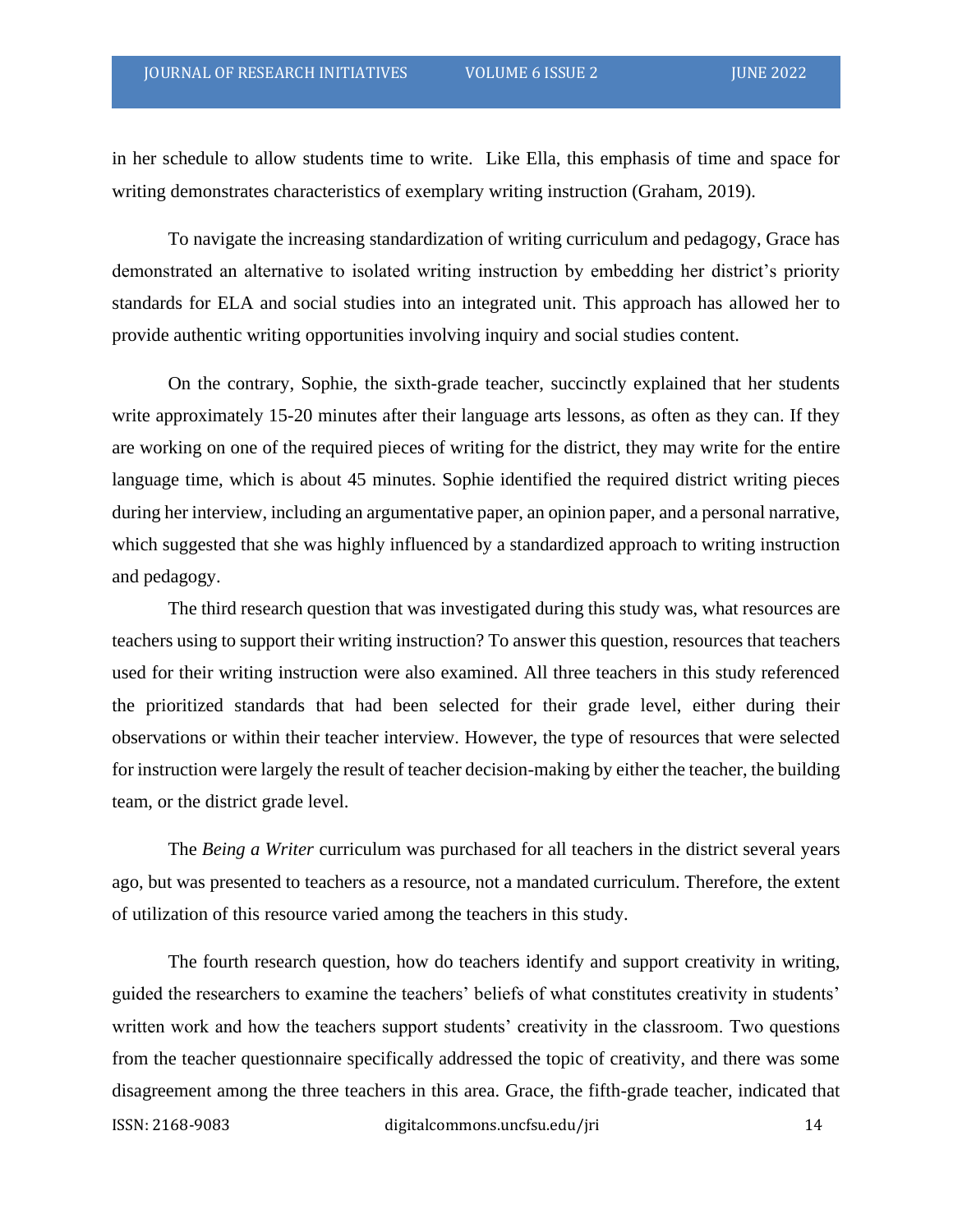she somewhat agreed that creativity cannot be taught. Ella and Sophie strongly disagreed with this statement. Ella, the second-grade teacher, somewhat agreed that the CCSS do not allow opportunities for creativity, while Grace and Sophie somewhat disagreed with this statement. There were also contradictions between some of the questionnaire responses and the actions observed during classroom visits.

Ella's responses to the questionnaire indicated that she disagreed with the statement "Creativity cannot be taught," and somewhat agreed with the statement "The Common Core State Standards do not allow opportunities for creativity." During the classroom observations, Ella demonstrated how she has been able to incorporate a writing workshop within her classroom routine while meeting district standards. She looks for depth in her students' writing when identifying creativity. As she explained in her interview, "Anybody could write character, setting, problem, solution." Ella supported creativity in her classroom by allowing students choice in their style and topics of writing, and helped students develop their unique, creative ideas through writing conferences that allowed students to dictate the needs and direction of their writing.

Grace described how she is allowing her understanding of creativity to evolve. Although she admits that this shift in her thinking is difficult, she models risk-taking and a growth mindset. Grace explained that when looking for evidence of creativity, "I think it's got a lot to do with the way they put things together." This is a shift in the way Grace has begun to perceive creativity. As she described her transforming views of creativity, Grace said, "It's hard for me because when I think of creative writing, I think of writing cute little stories, you know?" However, when considering a project that integrated English/Language Arts and Social Studies, she added, "That was creative. It was the way they presented the information."

Based on the classroom observations and the follow-up interview, it appeared that Sophie typically offered a more traditional approach for teaching writing. However, during the first and last observations, Sophie tried to use a more creative approach for writing. This revelation came as a result of Sophie's reflection after her decision to participate in the research study. In the interview she explained:

It made me reflect more about maybe what I was doing…and then by doing the creativity part…made me reflect a little bit more about how I could put some creativity into that

ISSN: 2168-9083 digitalcommons.uncfsu.edu/jri 15 because it's just not…creativity isn't a part of sixth grade per se, because we do so much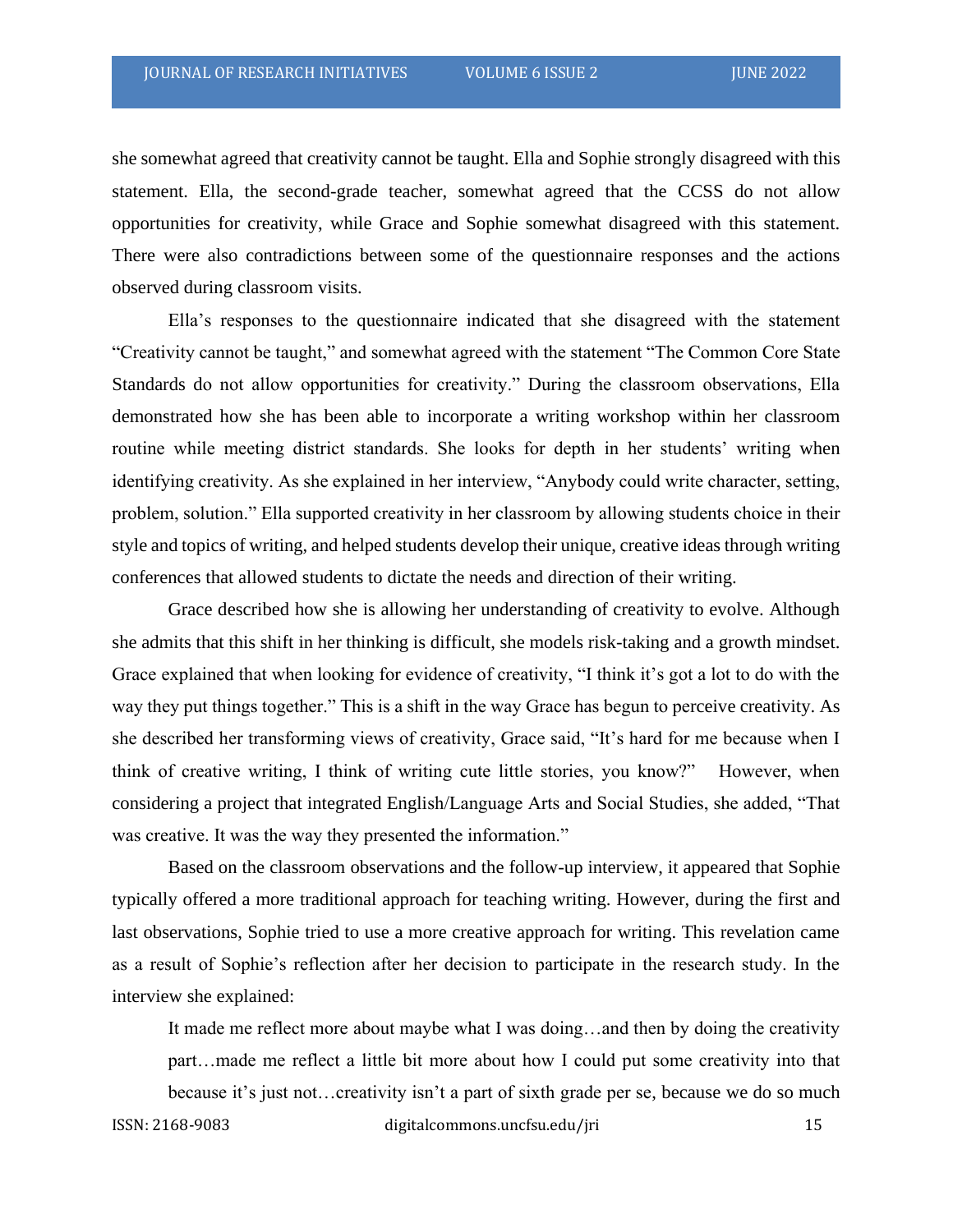technical writing…It made me think maybe some creativity would be good…and enjoyable.

In this comment, Sophie explained how she had viewed creativity as being separate from the sixthgrade curriculum, but her involvement in this study was causing her to question her values and beliefs for teaching writing in her sixth-grade classroom.

### **Conclusion**

Although all three teacher participants in this study shared the same experience of the Summer Institute that was offered through a local site of the National Writing Project, they applied their learning in various ways in their writing instruction. Ella exhibited confidence in facilitating a workshop approach where students directed their learning through choices of topics and genres and the ability to experience collaborative feedback. Ella addressed required expectations through whole group minilessons, as well as individual and small group writing conferences. Grace did not incorporate writing conferences but did allow her students plentiful opportunities for choice and individual expression. Sophie was passionate about her personal interest in writing but believed that students were best prepared to be strong writers once they had mastered the formula for a fiveparagraph essay.

Sophie's inclination for traditional instructional decision-making and reinforcement of the five-paragraph essay aligned with the observations from Wilcox et al. (2015), who noted that classrooms in their study that exceeded expectations were focused mostly on more essay writing, research, and citing text evidence. They concluded that:

This finding suggests that at least in some educational settings attempts to align to the CCSS may ultimately work against recommended practices identified in the research such as the use of creativity/imagery to prompt writing, and self-regulation and metacognitive reflection as teachers focus on the use of rubrics to align students' writing to the CCSS tests. (Wilcox et al., 2015, p. 920)

Sophie's adherence to teaching formulaic essay writing and utilization of rubrics was evidence of the care she has in making sure that she prepares her students to be successful writers. One may conclude that Sophie's definition of successful writing is to score well on a writing rubric.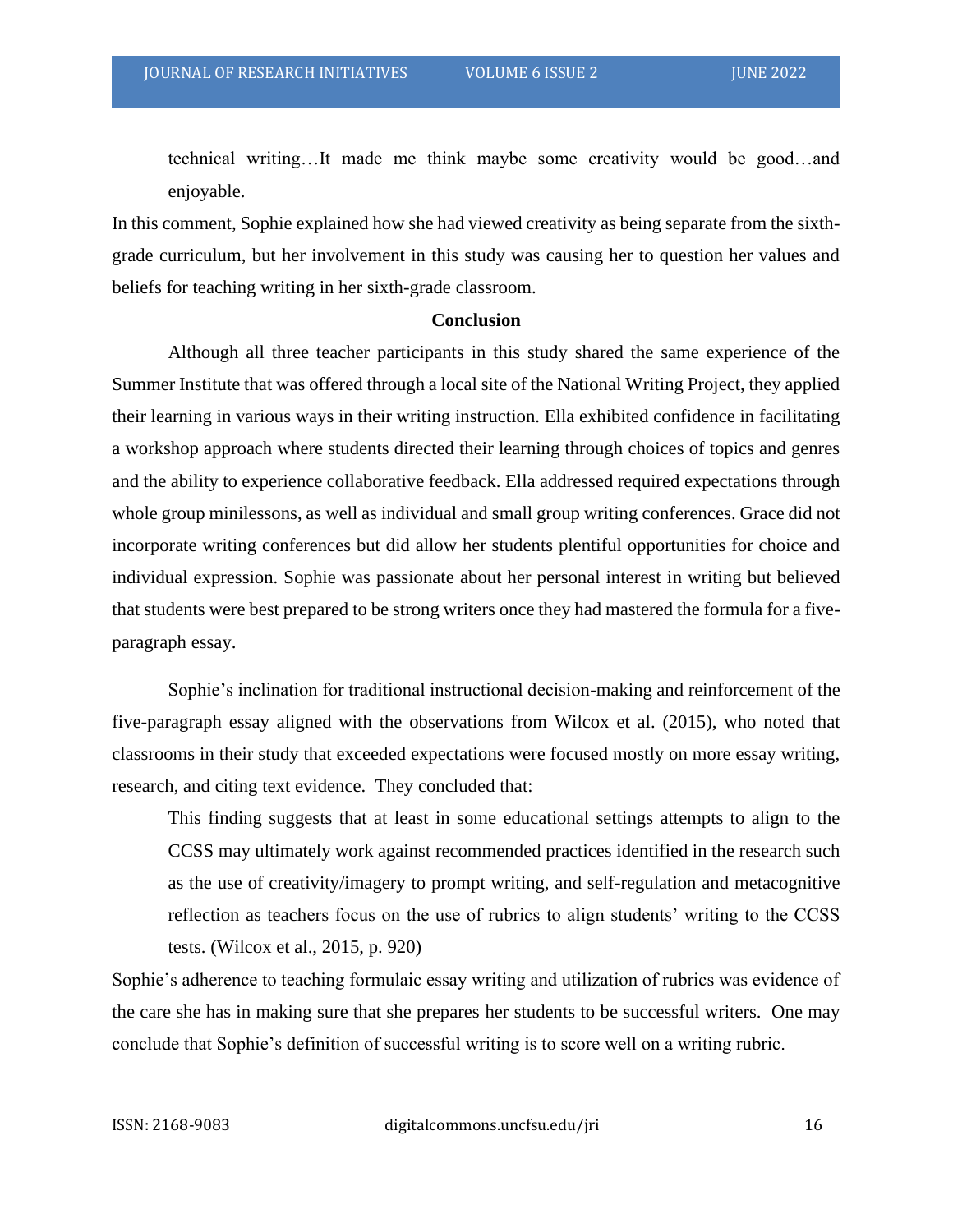As noted, the outcomes of each of the three participating teachers varied considerably. However, one observation from the results is that years of service did not appear to impact the results. It is not possible to summarize all of the data into one generalization. Therefore, it would be beneficial to continue the research into the long-term instructional practices of teachers who have participated in professional development through the National Writing Project.

Future research is needed to examine successful methods for preparing teachers who participate in the NWP Summer Institute to become teacher leaders of writing. Specifically, how can district leaders support teachers' passions for writing instruction and build upon the knowledge and pedagogy learned through Summer Institute participation in order to strengthen district writing programs? This may lead to implications for district leaders who are responsible for preparing professional development for their teachers.

It is imperative to align the school system's curriculum and assessments with their state standards (Care et al, 2018; Martone & Sireci, 2009). It is equally, if not more, important to support teachers in the research-based instructional strategies that have been proven to be effective for helping children to grow as writers (Graham, 2019). Neglect of these proven strategies may result in a reliance on checklists and rubrics to be certain to cover the standards, ignoring the value and effects of the instructional strategies that were employed. All of these alignment components must be regularly revisited to be sure that they are working; that is, students are achieving success with the intended outcomes. Finally, creativity has been proven to be a valued component of a student's learning experience (Beghetto, 2010). Yet in practice, creativity does not seem to be valued because it does not explicitly show up in state or national standards.

The literature has indicated that there is a need for creativity in schools (Beghetto, 2010, 2015, 2018; Kim, 2021), and the data from this research has demonstrated that creativity is not mutually exclusive with teaching the standards. The results of this study suggest administrators, educators, and teacher preparatory institutions consider reviewing their systems and improve upon their practices in elementary writing instruction by including more focus on integrating creativity into their writing instruction.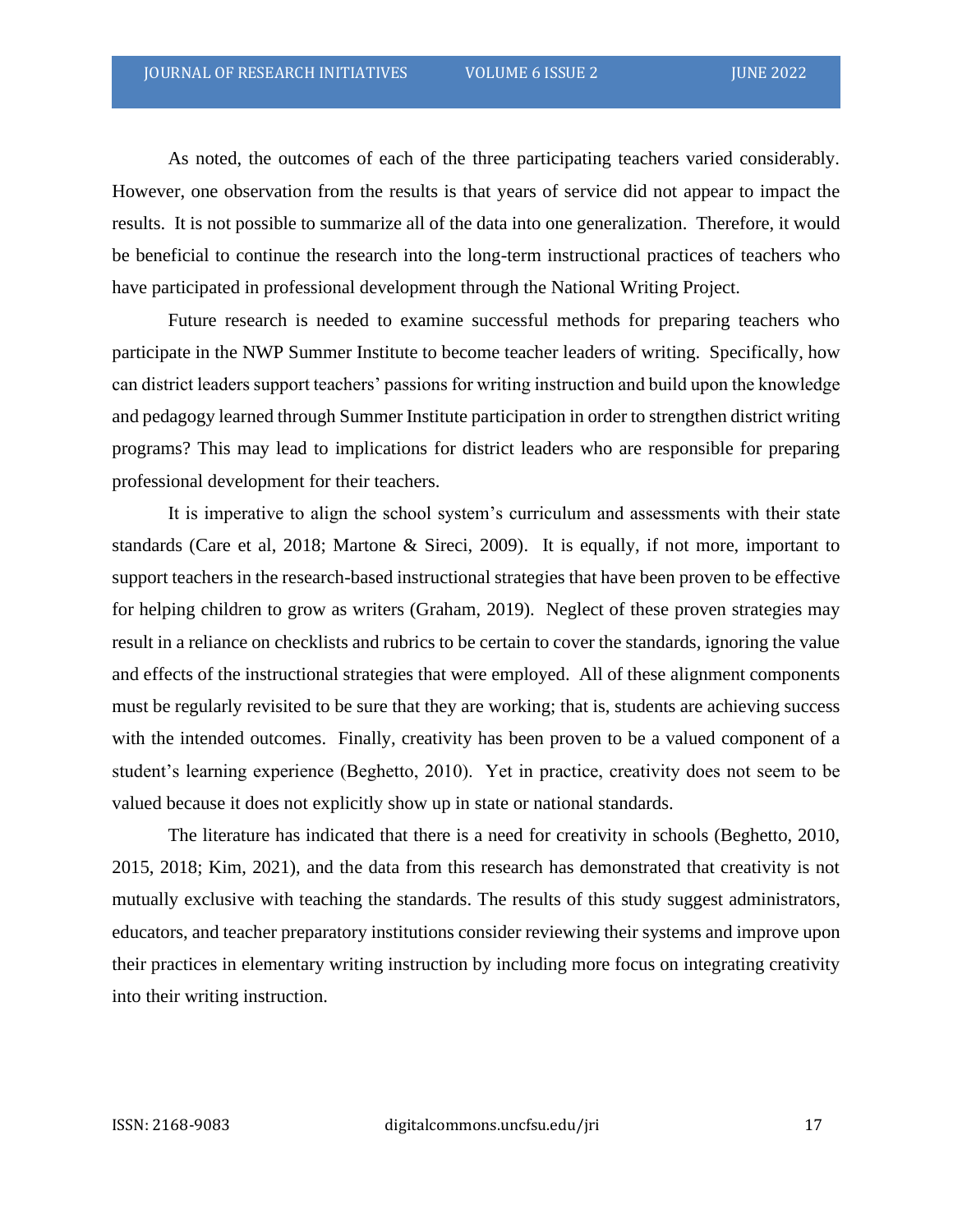#### **References**

- Athans, K. (2019). Balloons in a boundless sky: Teachers who write create students who write. *English in Texas, 49*(2), 12-15.
- Author (2017). Fifth graders' creativity in inventions with and without creative articulation instruction. *Journal of STEM Arts, Crafts, and Constructions, 2*(2), 130-154. Retrieved from<https://scholarworks.uni.edu/journal-stem-arts/vol2/iss2/7/>
- Beghetto, R. A. (2010). Creativity in the classroom. In J. C. Kaufman & R. J. Sternberg (Eds.), *Cambridge handbook of creativity* (pp. 447– 463). New York, NY: Cambridge University Press.
- Beghetto, R. A., Kaufman, J. C., & Baer, J. (2015). Teaching for creativity in the common core classroom. New York, NY: Teachers College Press.
- Beghetto, R. A. (2018) Taking beautiful risks in education. *Educational Leadership, 76*(4), 18- 24.
- Brindle, M., Graham, S., Harris, K. R., & Hebert, M. (2015). Third and fourth grade teacher's classroom practices in writing: A national survey. *Reading and Writing: An Interdisciplinary Journal, 29*(5), 929-954. DOI: 10.1007/s11145-015-9604-x
- Brown, M., Morrell, J. & Rowlands, K. D. (2011). Never more crucial: Transforming young writers' attitudes toward writing and becoming writers. *California English, 17*(2), 15-17.
- Calkins, L. M. (1994). The art of teaching writing. Portsmouth, NH: Heinemann.
- Calkins, L. M. (2001). The art of teaching reading. New York, NY: Addison-Wesley Educational.
- Care, E., Kim, H., Vista, A. & Anderson, K. (2018). Education system alignment for  $21<sup>st</sup>$  century skills: Focus on assessment*. Center for Universal Education at the Brookings Institution.*
- Corbin, J., & Strauss, A. (2015). Basics of qualitative research: Techniques and procedures for developing grounded theory  $(4<sup>th</sup>$  ed.). Thousand Oaks, CA: Sage.
- Davis, T. (2012). Elementary teachers' responses to the adoption of a published writing curriculum (Doctoral dissertation). Retrieved from<http://ir.uiowa.edu/etd/2852>
- Fletcher, R. (1993). What a writer needs. Portsmouth, NH: Heinemann.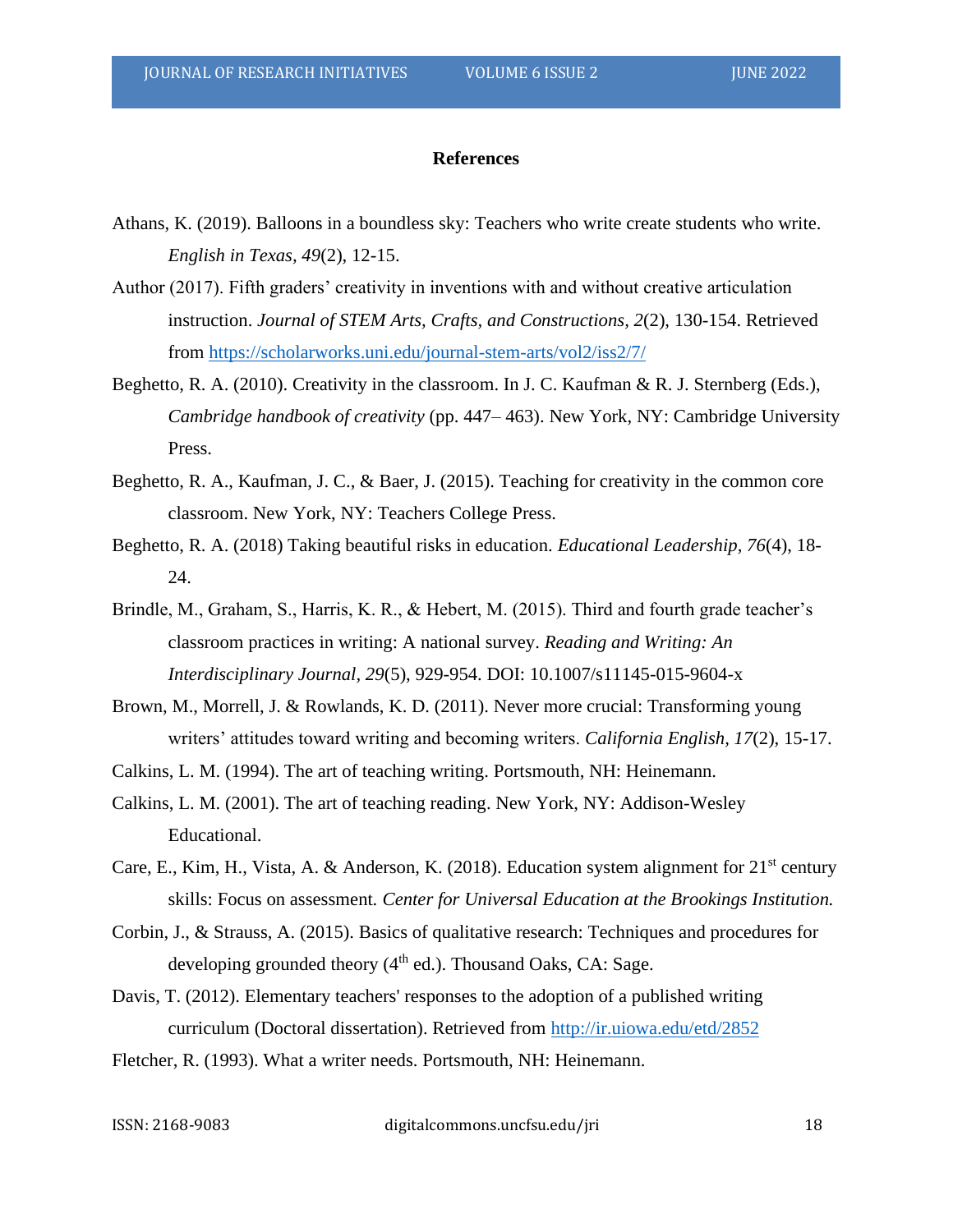- Flower, L. & Hayes, J. R. (1981). A cognitive process theory of writing. *College Composition and Communication, 32*(4), 365-387. DOI: 10.2307/356600
- Franklin, K. (2010). Thank you for sharing: Developing students' social skills to improve peer writing conferences. *The English Journal, 99*(5), 79-84. Retrieved from <https://www.jstor.org/stable/s7807198>
- Gallagher, K. (2015). In the best interest of students: Staying true to what works in the ELA classroom. Portsmouth, NH: Stenhouse.
- Graham, S. (2019). Changing how writing is taught. *Review of Research in Education, 43*(1), 277-303. DOI: 10.3102/0091732X18821125
- Graham, S., & Perin, D. (2007). Writing next: Effective strategies to improve writing of adolescents in middle and high schools – A report to Carnegie Corporation of New York. Washington, DC: Alliance for Excellent Education. Retrieved from [https://www.carnegie.org/media/filer\\_public/3c/f5/3cf58727-34f4-4140-a014-](https://www.carnegie.org/media/filer_public/3c/f5/3cf58727-34f4-4140-a014-723a00ac56f7/ccny_report_2007_writing.pdf) [723a00ac56f7/ccny\\_report\\_2007\\_writing.pdf](https://www.carnegie.org/media/filer_public/3c/f5/3cf58727-34f4-4140-a014-723a00ac56f7/ccny_report_2007_writing.pdf)
- Graham, S., & Sandmel, K. (2011). The process writing approach: A meta-analysis. *Journal of Educational Research, 104*(6), 396-407. DOI: 10.1080/00220671.2010.488703
- Graves, D. H. (1983). Writing: Teacher and children at work. Portsmouth, NH: Heinemann.
- Graves, D. (1984/2013). The enemy is orthodoxy. In T. Newkirk & P. Kittle (Eds.), *Children want to write* (pp. 204-215). Portsmouth, NH: Heinemann.
- Graves, D. H. (1994). A fresh look at writing. Portsmouth, NH: Heinemann.
- Kaplan, J. (2008). The national writing project: Creating a professional learning community that supports the teaching of writing. *Theory into Practice, 47*(4), 336-344. DOI: 10.1080/00405840802329391
- Kim, K. H. (2021) Creativity crisis update: America follows Asia in pursuing high test scores over learning. *Roeper Review, 43*(1), 21-41. DOI: [10.1080/02783193.2020.1840464](https://doi.org/10.1080/02783193.2020.1840464)
- Laman, T. (2011). The functions of talk within a  $4<sup>th</sup>$ -grade writing workshop: Insights into understanding. *Journal of Research in Childhood Education, 25*(2), 133-144. DOI: 10.1080/02568543.2011.55618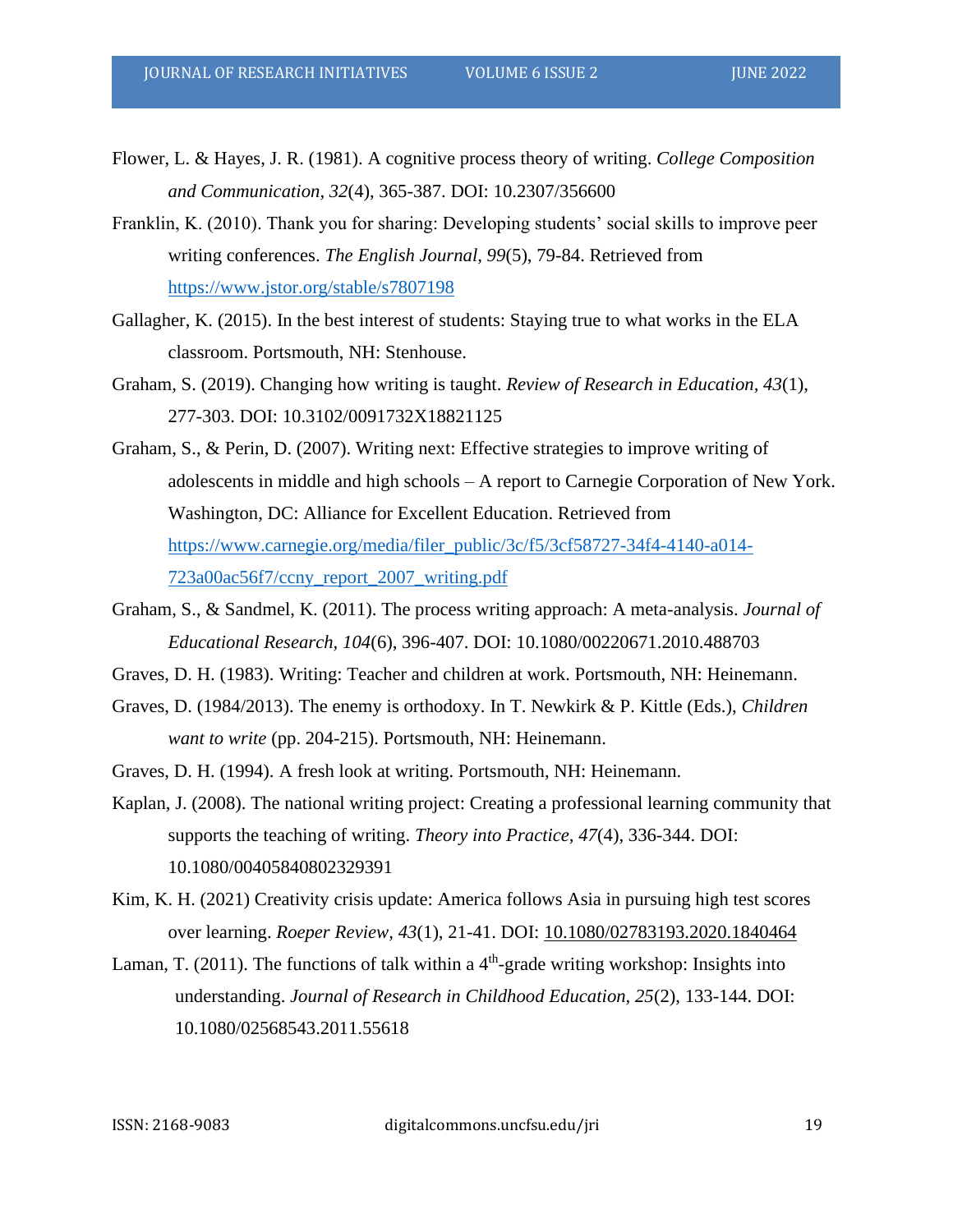- Langer, J. A., & Applebee, A. N. (1987). How writing shapes thinking: A study of teaching and learning. (NCTE Research Report No. 22). Urbana, IL: National Council of Teachers of English. Retrieved from [https://files-eric-ed](https://files-eric-ed-gov.proxy.lib.uni.edu/fulltext/ED286205.pdf)[gov.proxy.lib.uni.edu/fulltext/ED286205.pdf](https://files-eric-ed-gov.proxy.lib.uni.edu/fulltext/ED286205.pdf)
- Martin, J. (2004). Self-regulated learning, social cognitive theory, and agency. *Educational Psychologist, 39*(2), 135-145. DOI: 10.1207/s15326985ep3902\_4
- Martone, A., & Sireci, S. G. (2009). Evaluating alignment between curriculum, assessment and instruction. *Review of Educational Research, 79*(4), 1332-1371.
- Marshall, C., & Rossman, G. (2016). Designing qualitative research ( $6<sup>th</sup>$  ed.). Thousand Oaks, CA: Sage.
- McCarthey, S., Woodard, R., & Kang, G. (2014). Elementary teachers negotiating discourses in writing instruction. *Written Communication, 31*(1), 58-90. DOI: 10.1177/0741088313510888
- McCarthey, S. & Woodard, R. (2018). Faithfully following, adapting, or rejecting mandated curriculum: Teachers' curricular enactments in elementary writing instruction. *Pedagogies: An International Journal, 13*(1), 56-80.
- Miles, M.B., Huberman, A. M., & Saldana, J. (2014). Qualitative data analysis: A methods sourcebook. Thousand Oaks, CA: Sage.
- Mo, Y., Kopke, R., Hawkins, L., Troia, G., & Olinghouse, N. (2014). The neglected "R" in the time of common core. *The Reading Teacher, 67*(6), 445-453.
- Murray, D. (1996). Crafting a life in essay, story, poem. Portsmouth, NH: Boynton/Cook Publishers.
- National Writing Project (2001). Hearing before a subcommittee of the committee on appropriations United States Senate (S. Hrg. 107-47). Washington, DC: U.S. Government Printing Office.
- National Writing Project (2019). NWP Annual Reports. Retrieved from [https://www.nwp.org/cs/public/print/doc/about/annual\\_reports.csp](https://www.nwp.org/cs/public/print/doc/about/annual_reports.csp)